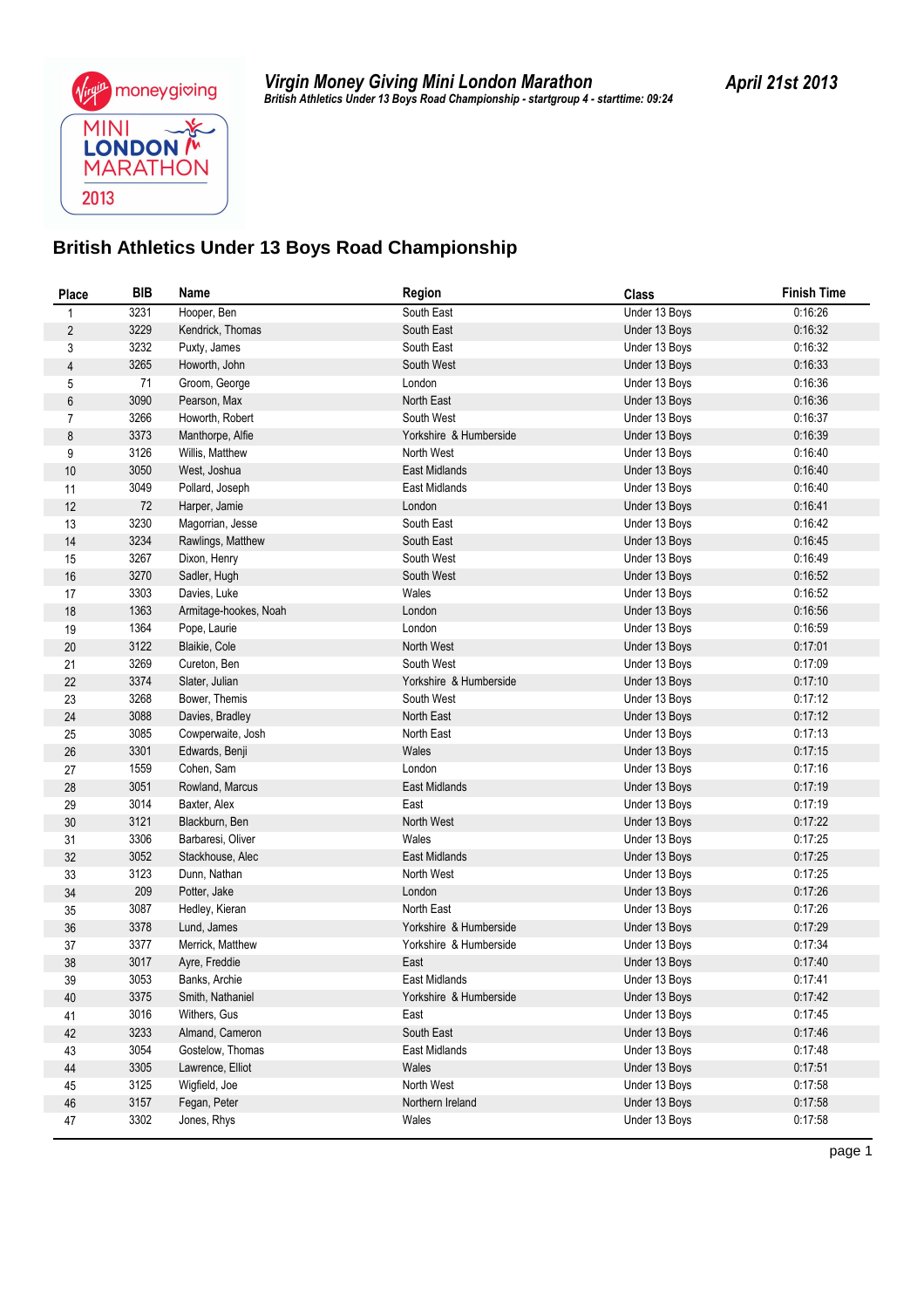

### **British Athletics Under 13 Boys Road Championship**

| Place | BIB  | Name                  | Region                 | <b>Class</b>  | <b>Finish Time</b> |
|-------|------|-----------------------|------------------------|---------------|--------------------|
| 48    | 3089 | Wakefield, Matthew    | North East             | Under 13 Boys | 0:18:11            |
| 49    | 3086 | Allen, Josh           | North East             | Under 13 Boys | 0:18:14            |
| 50    | 3304 | Vincent, James        | Wales                  | Under 13 Boys | 0:18:15            |
| 51    | 3376 | Ambler, Joseph        | Yorkshire & Humberside | Under 13 Boys | 0:18:17            |
| 52    | 3337 | Ashfield, Reece       | West Midlands          | Under 13 Boys | 0:18:19            |
| 53    | 3015 | Stevens, Zachary      | East                   | Under 13 Boys | 0:18:29            |
| 54    | 3159 | Corry, Sean           | Northern Ireland       | Under 13 Boys | 0:18:29            |
| 55    | 3160 | Mcwilliams, Joel      | Northern Ireland       | Under 13 Boys | 0:18:44            |
| 56    | 3340 | Robinson, Jasper      | West Midlands          | Under 13 Boys | 0:18:45            |
| 57    | 3018 | Fulton, Thomas        | East                   | Under 13 Boys | 0:18:47            |
| 58    | 3339 | Armstrong, Henry      | West Midlands          | Under 13 Boys | 0:18:49            |
| 59    | 3341 | Hardy-smith, Harrison | West Midlands          | Under 13 Boys | 0:18:51            |
| 60    | 3013 | Try, Aiden            | East                   | Under 13 Boys | 0:18:57            |
| 61    | 3338 | Reynolds, Joseph      | West Midlands          | Under 13 Boys | 0:18:59            |
| 62    | 3158 | Campbell, Billy       | Northern Ireland       | Under 13 Boys | 0:19:27            |
| 63    | 3161 | Quinn, Martin         | Northern Ireland       | Under 13 Boys | 0:19:53            |
| 64    | 3342 | Rice, Jack            | West Midlands          | Under 13 Boys | 0:20:45            |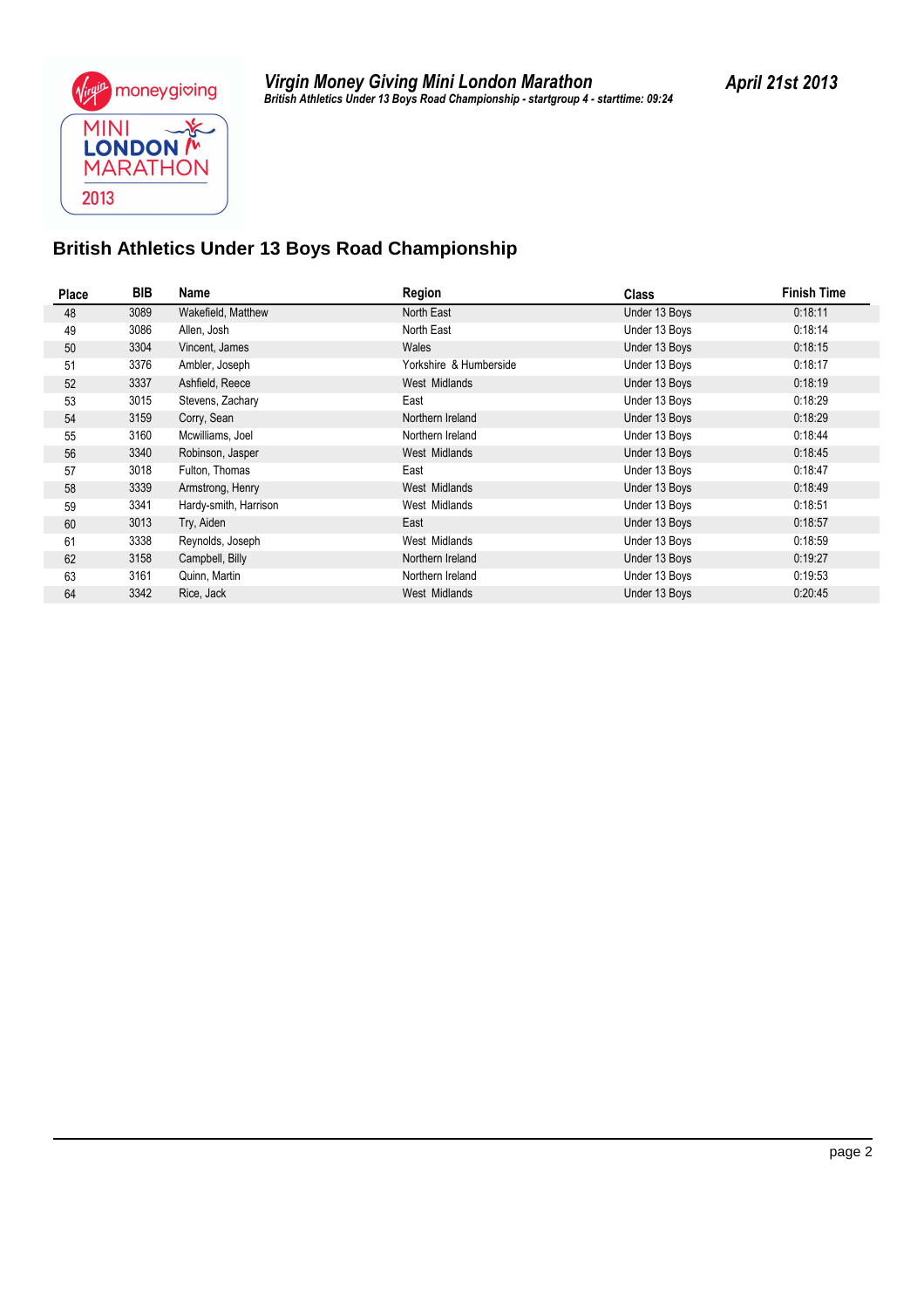

*British Athletics Under 13 Girls Road Championship - startgroup 7 - starttime: 09:45 Virgin Money Giving Mini London Marathon April 21st 2013*

## **British Athletics Under 13 Girls Road Championship**

| Place          | <b>BIB</b>   | Name                              | <b>Region</b>                | <b>Class</b>                     | <b>Finish Time</b> |
|----------------|--------------|-----------------------------------|------------------------------|----------------------------------|--------------------|
| $\mathbf{1}$   | 1583         | Mcdonald, Katy-ann                | London                       | Under 13 Girls                   | 0:17:23            |
| $\overline{2}$ | 3141         | Gray, Emily                       | North West                   | Under 13 Girls                   | 0:17:33            |
| 3              | 3070         | Waine, Jordon                     | East Midlands                | Under 13 Girls                   | 0:17:38            |
| $\overline{4}$ | 3036         | Walters, Nella                    | East                         | Under 13 Girls                   | 0:17:42            |
| 5              | 3355         | Hinett, Bethan                    | West Midlands                | Under 13 Girls                   | 0:17:52            |
| $\,6\,$        | 3249         | Czura, Josie                      | South East                   | Under 13 Girls                   | 0:18:02            |
| $\overline{7}$ | 3391         | Lancaster, Amelia                 | Yorkshire & Humberside       | Under 13 Girls                   | 0:18:03            |
| 8              | 3067         | Cooper, Jasmine                   | East Midlands                | Under 13 Girls                   | 0:18:07            |
| 9              | 3360         | Saker, Abigail                    | West Midlands                | Under 13 Girls                   | 0:18:09            |
| 10             | 1289         | Hoy, Isabella                     | London                       | Under 13 Girls                   | 0:18:10            |
| 11             | 3321         | Dennis, Lucy                      | Wales                        | Under 13 Girls                   | 0:18:10            |
| 12             | 3284         | Temple, Sian                      | South West                   | Under 13 Girls                   | 0:18:11            |
| 13             | 3068         | Rattray, Jassamie                 | East Midlands                | Under 13 Girls                   | 0:18:15            |
| 14             | 3143         | Miller, Lucy                      | North West                   | Under 13 Girls                   | 0:18:16            |
| 15             | 3394         | Simpson, Emily                    | Yorkshire & Humberside       | Under 13 Girls                   | 0:18:22            |
| 16             | 378          | Kingston, Naomi                   | London                       | Under 13 Girls                   | 0:18:25            |
| 17             | 1582         | Millard, Saskia                   | London                       | Under 13 Girls                   | 0:18:26            |
| 18             | 3247         | Faes, Kathleen                    | South East                   | Under 13 Girls                   | 0:18:34            |
| 19             | 3250         | Hedley, Elizabeth                 | South East                   | Under 13 Girls                   | 0:18:34            |
| 20             | 89           | Sato, Marie                       | London                       | Under 13 Girls                   | 0:18:34            |
| 21             | 1435         | Palmer, Elsa                      | London                       | Under 13 Girls                   | 0:18:37            |
| 22             | 3393         | De Lara, Mariella                 | Yorkshire & Humberside       | Under 13 Girls                   | 0:18:42            |
| 23             | 3069         | Green, Francesca                  | East Midlands                | Under 13 Girls                   | 0:18:46            |
| 24             | 3287         | Knapp, Grace                      | South West                   | Under 13 Girls                   | 0:18:50            |
| 25             | 3392         | Moore, Alice                      | Yorkshire & Humberside       | Under 13 Girls                   | 0:18:50            |
| 26             | 3251         | Allan, Bea                        | South East                   | Under 13 Girls                   | 0:18:50            |
| 27             | 3323         | Jehu, Holli                       | Wales                        | Under 13 Girls                   | 0:18:51            |
| 28             | 3248         | Walker, Kirsty                    | South East                   | Under 13 Girls                   | 0:18:57            |
| 29             | 3144         | Stringer, Danielle                | North West                   | Under 13 Girls                   | 0:18:58            |
| 30             | 3103         | Jones, Stella                     | North East                   | Under 13 Girls                   | 0:18:58            |
| 31             | 3283         | Vance, Amelia                     | South West                   | Under 13 Girls                   | 0:19:02            |
| 32             | 3395         | Merrick, Victoria                 | Yorkshire & Humberside       | Under 13 Girls                   | 0:19:02            |
| 33             | 3104         | Hedger, Libby                     | North East                   | Under 13 Girls                   | 0:19:09            |
| 34             | 3032         | Murphy, Lauren                    | East                         | Under 13 Girls                   | 0:19:09            |
| 35             | 3108         | Bell, Frances                     | North East                   | Under 13 Girls                   | 0:19:14            |
| 36             | 3320         | Fisher, Abigail                   | Wales                        | Under 13 Girls                   | 0:19:16            |
| 37             | 3285         | Copeland, Grace                   | South West                   | Under 13 Girls                   | 0:19:18            |
| 38             | 3356         | Walker, Elisha                    | West Midlands                | Under 13 Girls                   | 0:19:18            |
| 39             | 3033         | Lawton, Ellie                     | East                         | Under 13 Girls                   | 0:19:22            |
| 40             | 3140         | Cunnningham, Aine                 | North West                   | Under 13 Girls                   | 0:19:22            |
| 41             | 3034         | Clark, Sinead                     | East<br><b>East Midlands</b> | Under 13 Girls                   | 0:19:23            |
| 42             | 3072<br>3177 | Stevens, Amber                    | Northern Ireland             | Under 13 Girls<br>Under 13 Girls | 0:19:24<br>0:19:26 |
| 43             | 3180         | Laverty, Clodagh<br>Brown, Rachel | Northern Ireland             | Under 13 Girls                   | 0:19:28            |
| 44             | 3286         | Jones, Sophie                     | South West                   | Under 13 Girls                   | 0:19:29            |
| 45             | 3107         |                                   |                              | Under 13 Girls                   | 0:19:30            |
| 46             | 3322         | Hunter, Lucy<br>Williams, Abbie   | North East<br>Wales          | Under 13 Girls                   | 0:19:42            |
| 47             |              |                                   |                              |                                  |                    |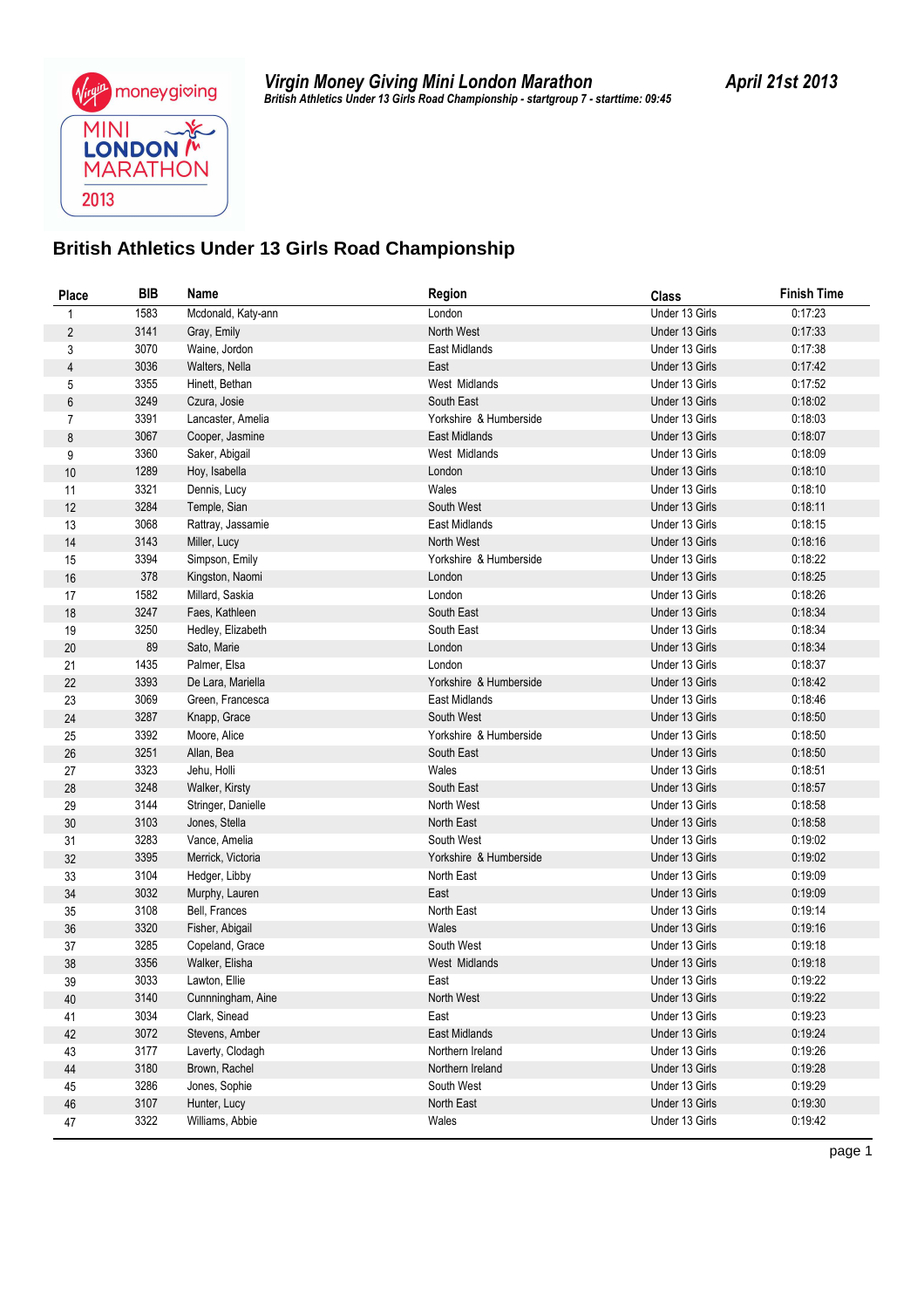

### **British Athletics Under 13 Girls Road Championship**

| <b>Place</b> | BIB  | Name               | Region                 | <b>Class</b>   | <b>Finish Time</b> |
|--------------|------|--------------------|------------------------|----------------|--------------------|
| 48           | 3139 | Boyer, Melissa     | North West             | Under 13 Girls | 0:19:42            |
| 49           | 3105 | Purves, Rhian      | North East             | Under 13 Girls | 0:19:54            |
| 50           | 3176 | Hutchinson, Emma   | Northern Ireland       | Under 13 Girls | 0:19:56            |
| 51           | 3358 | Lewis, Rosa        | West Midlands          | Under 13 Girls | 0:20:00            |
| 52           | 3106 | Noble, Katie       | North East             | Under 13 Girls | 0:20:04            |
| 53           | 3175 | Mcbroom, Abigail   | Northern Ireland       | Under 13 Girls | 0:20:07            |
| 54           | 3396 | Francis, Amy       | Yorkshire & Humberside | Under 13 Girls | 0:20:09            |
| 55           | 3288 | Brown, Jessica     | South West             | Under 13 Girls | 0:20:14            |
| 56           | 3252 | Burrows, Stacey    | South East             | Under 13 Girls | 0:20:20            |
| 57           | 3035 | Morton, Sophie     | East                   | Under 13 Girls | 0:20:23            |
| 58           | 3142 | Nugent, Niamh      | North West             | Under 13 Girls | 0:20:39            |
| 59           | 3319 | Davies, Lucy       | Wales                  | Under 13 Girls | 0:20:44            |
| 60           | 3179 | Mcquaid, Caeilainn | Northern Ireland       | Under 13 Girls | 0:20:44            |
| 61           | 3178 | Owens, Morgan      | Northern Ireland       | Under 13 Girls | 0:20:50            |
| 62           | 3031 | Dell, Flora`       | East                   | Under 13 Girls | 0.21:07            |
| 63           | 3071 | Carmichael, Poppy  | East Midlands          | Under 13 Girls | 0:21:15            |
| 64           | 3324 | Dodd, Isobel       | Wales                  | Under 13 Girls | 0:21:24            |
| 65           | 3357 | Higgins, Lily      | West Midlands          | Under 13 Girls | 0:21:30            |
| 66           | 3359 | Minshull, Ellie    | West Midlands          | Under 13 Girls | 0:21:44            |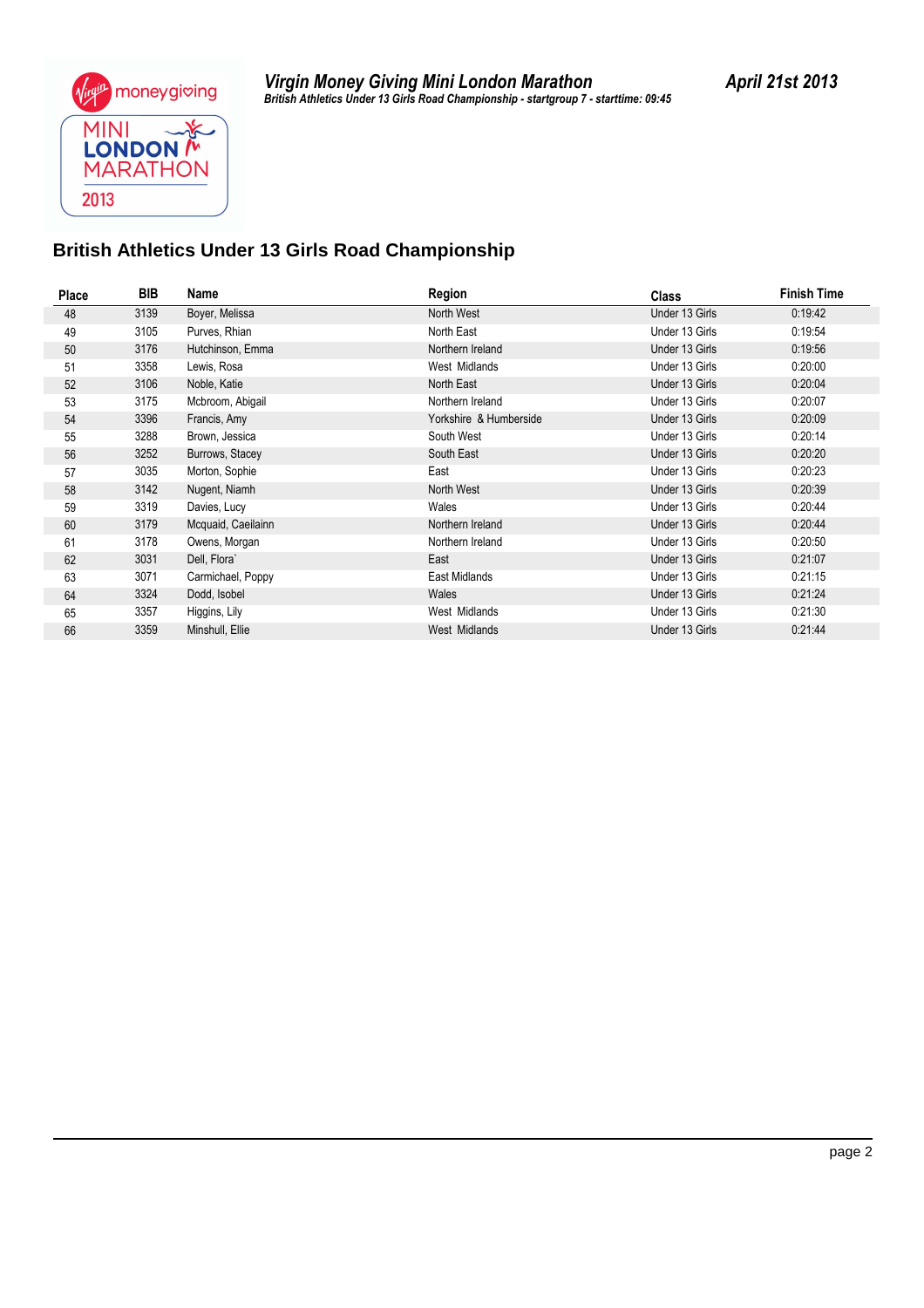

*British Athletics Under 15 Boys Road Championship - startgroup 3 - starttime: 09:17 Virgin Money Giving Mini London Marathon April 21st 2013*

### **British Athletics Under 15 Boys Road Championship**

| Place          | BIB  | Name                    | <b>Region</b>          | <b>Class</b>  | <b>Finish Time</b> |
|----------------|------|-------------------------|------------------------|---------------|--------------------|
| 1              | 3012 | Lewis, Jamal            | East                   | Under 15 Boys | 0:15:04            |
| $\overline{c}$ | 3043 | Dijkstra, Ben           | East Midlands          | Under 15 Boys | 0:15:07            |
| 3              | 1113 | Yee, Alex               | London                 | Under 15 Boys | 0:15:14            |
| 4              | 3007 | Dee, Jamie              | East                   | Under 15 Boys | 0:15:17            |
| 5              | 1355 | Olsen, Edward           | London                 | Under 15 Boys | 0:15:18            |
| 6              | 3118 | Evans, Daniel           | North West             | Under 15 Boys | 0:15:27            |
| 7              | 3224 | Ferroni, Stephen        | South East             | Under 15 Boys | 0:15:30            |
| 8              | 3370 | Shields, Jonathan       | Yorkshire & Humberside | Under 15 Boys | 0:15:35            |
| 9              | 3369 | Cairess, Emile          | Yorkshire & Humberside | Under 15 Boys | 0:15:37            |
| $10$           | 3044 | Milner, Hugo            | East Midlands          | Under 15 Boys | 0:15:39            |
| 11             | 3367 | Schofield, Josh         | Yorkshire & Humberside | Under 15 Boys | 0:15:40            |
| 12             | 3045 | Beale, Ryan             | East Midlands          | Under 15 Boys | 0:15:41            |
| 13             | 3187 | Greenwood, Ben          | Scotland               | Under 15 Boys | 0:15:41            |
| 14             | 3048 | Gilbert - Weavers, Josh | East Midlands          | Under 15 Boys | 0:15:44            |
| 15             | 3371 | Hutchinson, Tyler       | Yorkshire & Humberside | Under 15 Boys | 0:15:46            |
| 16             | 3262 | Sotherton, Jason        | South West             | Under 15 Boys | 0:15:52            |
| 17             | 3010 | Eames, Ben              | East                   | Under 15 Boys | 0:15:52            |
| 18             | 3082 | Armstrong, Joe          | North East             | Under 15 Boys | 0:15:52            |
| 19             | 3191 | Mclean, Connor          | Scotland               | Under 15 Boys | 0:15:54            |
| 20             | 3295 | Neary, Nikita           | Wales                  | Under 15 Boys | 0:15:55            |
| 21             | 3228 | Mahamed, Mahamed        | South East             | Under 15 Boys | 0:15:55            |
| 22             | 3223 | Kinloch, Alasdair       | South East             | Under 15 Boys | 0:15:55            |
| 23             | 3008 | Elliott, George         | East                   | Under 15 Boys | 0:15:57            |
| 24             | 3368 | Byram, Lewis            | Yorkshire & Humberside | Under 15 Boys | 0:15:58            |
| 25             | 3336 | Richardson, William     | West Midlands          | Under 15 Boys | 0:15:58            |
| 26             | 685  | Fawden, Terry           | London                 | Under 15 Boys | 0:15:59            |
| 27             | 3119 | Lonsdale, Jake          | North West             | Under 15 Boys | 0:16:02            |
| 28             | 1165 | Wellard, Neil           | London                 | Under 15 Boys | 0:16:05            |
| 29             | 3260 | Stoneman, Archie        | South West             | Under 15 Boys | 0:16:07            |
| 30             | 1018 | Farr, Aaron             | London                 | Under 15 Boys | 0:16:08            |
| 31             | 3189 | Gilbride, Aidan         | Scotland               | Under 15 Boys | 0:16:08            |
| 32             | 877  | Nagi, Mohamed           | London                 | Under 15 Boys | 0:16:09            |
| 33             | 3046 | Thompson, Alfie         | East Midlands          | Under 15 Boys | 0:16:09            |
| 34             | 3117 | Durney, Chris           | North West             | Under 15 Boys | 0:16:10            |
| 35             | 3192 | Otton, Thomas           | Scotland               | Under 15 Boys | 0:16:10            |
| 36             | 3115 | Babcock, Ryan           | North West             | Under 15 Boys | 0:16:12            |
| 37             | 3225 | Boswell, Jack           | South East             | Under 15 Boys | 0:16:13            |
| 38             | 3226 | Gibson, Nathan          | South East             | Under 15 Boys | 0:16:14            |
| 39             | 3263 | Prior, Luke             | South West             | Under 15 Boys | 0:16:16            |
| 40             | 3081 | Robinson, Fergus        | North East             | Under 15 Boys | 0:16:18            |
| 41             | 3047 | Stevens, Sam            | East Midlands          | Under 15 Boys | 0:16:20            |
| 42             | 3259 | Sommerville, Sam        | South West             | Under 15 Boys | 0:16:20            |
| 43             | 3297 | Rees, Aran              | Wales                  | Under 15 Boys | 0:16:20            |
| 44             | 3190 | Sweeney, Sol            | Scotland               | Under 15 Boys | 0:16:21            |
| 45             | 3009 | Barnes, Finn            | East                   | Under 15 Boys | 0:16:22            |
| 46             | 3332 | Boulter, Benjamin       | West Midlands          | Under 15 Boys | 0:16:23            |
| 47             | 3188 | Kerr, Josh              | Scotland               | Under 15 Boys | 0:16:23            |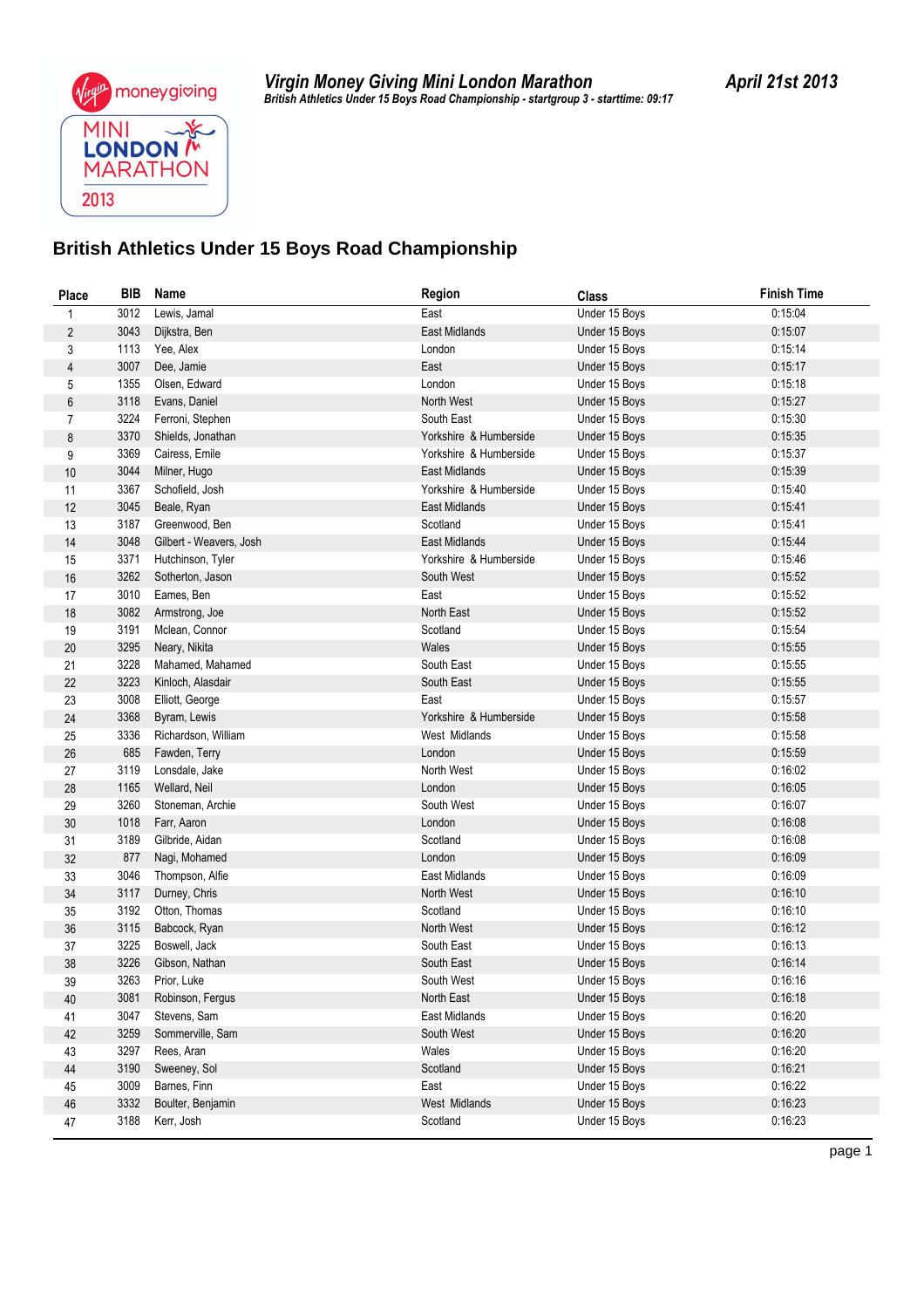#### **British Athletics Under 15 Boys Road Championship**

| <b>Place</b> | BIB  | Name                 | Region                 | <b>Class</b>  | <b>Finish Time</b> |
|--------------|------|----------------------|------------------------|---------------|--------------------|
| 48           | 3331 | Geraghty, Niall      | West Midlands          | Under 15 Boys | 0:16:24            |
| 49           | 3372 | Etherington, Robert  | Yorkshire & Humberside | Under 15 Boys | 0:16:27            |
| 50           | 3116 | Brown, Christopher   | North West             | Under 15 Boys | 0:16:29            |
| 51           | 3264 | Livingstone, Patrick | South West             | Under 15 Boys | 0:16:33            |
| 52           | 3296 | Price, Alex          | Wales                  | Under 15 Boys | 0:16:35            |
| 53           | 3334 | Timmins, Joshua      | West Midlands          | Under 15 Boys | 0:16:35            |
| 54           | 3153 | Dinsmore, Luke       | Northern Ireland       | Under 15 Boys | 0:16:36            |
| 55           | 3299 | Heyward, Jake        | Wales                  | Under 15 Boys | 0:16:37            |
| 56           | 3155 | O'fril, Ronan        | Northern Ireland       | Under 15 Boys | 0:16:37            |
| 57           | 3151 | Conlon, Christy      | Northern Ireland       | Under 15 Boys | 0:16:40            |
| 58           | 3227 | Bevis, Ethan         | South East             | Under 15 Boys | 0:16:41            |
| 59           | 3083 | Weightman, Adam      | North East             | Under 15 Boys | 0:16:41            |
| 60           | 3300 | Pritchard, Tyler     | Wales                  | Under 15 Boys | 0:16:49            |
| 61           | 3152 | Mccann, Eoin         | Northern Ireland       | Under 15 Boys | 0:16:49            |
| 62           | 3333 | Innes, Camron        | West Midlands          | Under 15 Boys | 0:16:52            |
| 63           | 3156 | Lynan, Domhnall      | Northern Ireland       | Under 15 Boys | 0:16:58            |
| 64           | 3079 | Garrett, Sam         | North East             | Under 15 Boys | 0:16:59            |
| 65           | 3084 | Brown, Alex          | North East             | Under 15 Boys | 0:17:00            |
| 66           | 3011 | Waterson, Ashley     | East                   | Under 15 Boys | 0:17:04            |
| 67           | 3261 | Petherick, Oscar     | South West             | Under 15 Boys | 0:17:18            |
| 68           | 3298 | Williams, Matthew    | Wales                  | Under 15 Boys | 0:17:24            |
| 69           | 3335 | Allison, Fergus      | West Midlands          | Under 15 Boys | 0:17:28            |
| 70           | 3120 | Wilson, Scott        | North West             | Under 15 Boys | 0:17:55            |
|              |      |                      |                        |               |                    |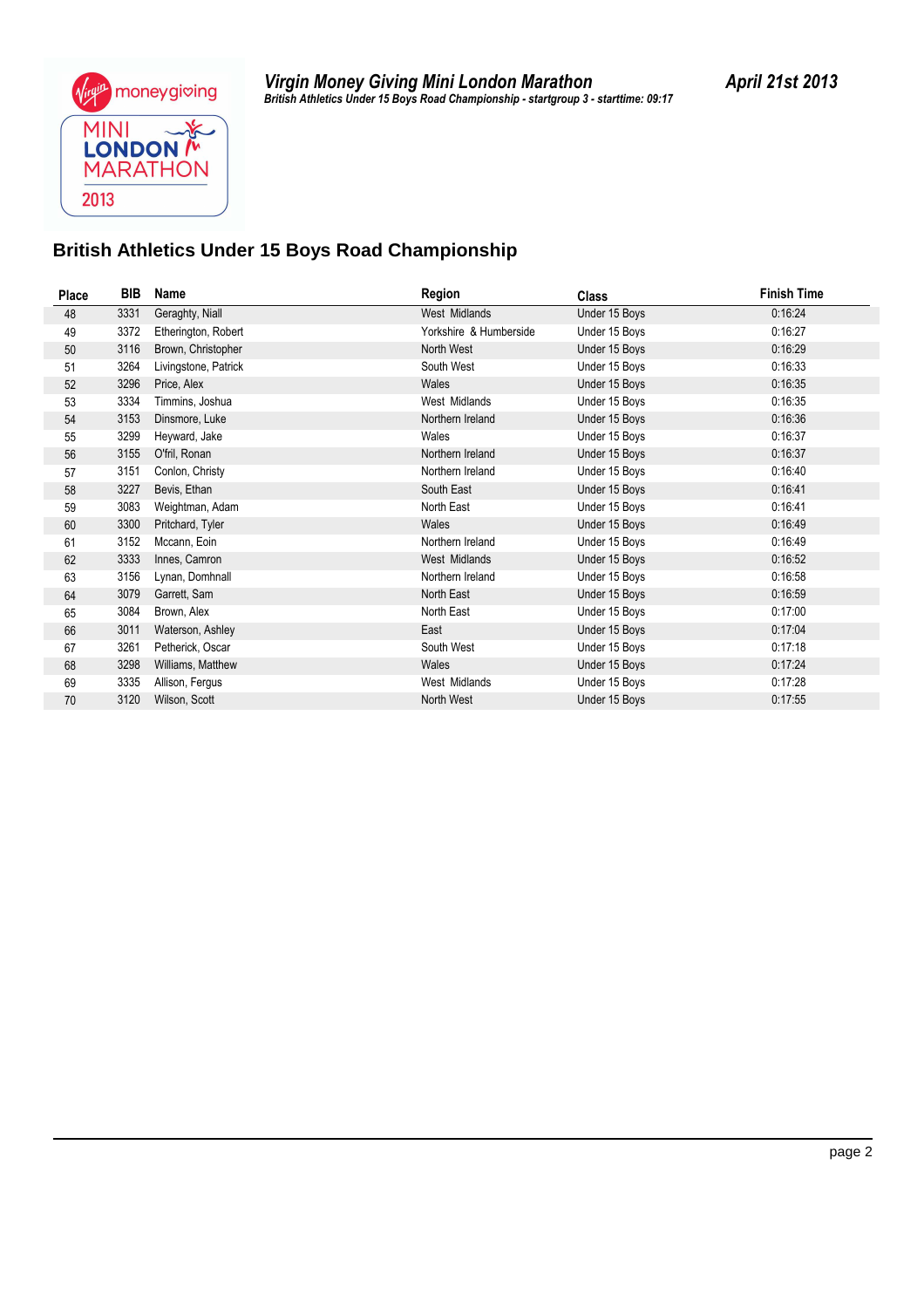

*British Athletics Under 17 Boys Road Championship - startgroup 2 - starttime: 09:10 Virgin Money Giving Mini London Marathon April 21st 2013*

#### **British Athletics Under 17 Boys Road Championship**

| Place          | <b>BIB</b>   | Name                           | <b>Region</b>             | <b>Class</b>                   | <b>Finish Time</b> |
|----------------|--------------|--------------------------------|---------------------------|--------------------------------|--------------------|
| 1              | 3258         | George, Alex                   | South West                | Under 17 Boys                  | 0:14:34            |
| $\overline{c}$ | 3112         | Miller, Zak                    | North West                | Under 17 Boys                  | 0:14:34            |
| 3              | 3003         | Dee, Liam                      | East                      | Under 17 Boys                  | 0:14:36            |
| 4              | 3110         | Bowker, Elliot                 | North West                | Under 17 Boys                  | 0.14:40            |
| 5              | 3109         | Dever, Patrick                 | North West                | Under 17 Boys                  | 0:14:42            |
| 6              | 3221         | Wallis, Daniel                 | South East                | Under 17 Boys                  | 0:14:45            |
| $\overline{7}$ | 3253         | Carter, Alex                   | South West                | Under 17 Boys                  | 0.14:44            |
| 8              | 3293         | Cove, John                     | Wales                     | Under 17 Boys                  | 0:14:48            |
| 9              | 3006         | Rowe, Jordan                   | East                      | Under 17 Boys                  | 0:14:50            |
| 10             | 3184         | Thomson, Ryan                  | Scotland                  | Under 17 Boys                  | 0:14:50            |
| 11             | 3292         | Hughes, lolo                   | Wales                     | Under 17 Boys                  | 0:14:51            |
| 12             | 867          | Finnigan, Jamie                | London                    | Under 17 Boys                  | 0:14:52            |
| 13             | 3181         | Glen, Jonathan                 | Scotland                  | Under 17 Boys                  | 0:14:52            |
| 14             | 3363         | Hall, James                    | Yorkshire & Humberside    | Under 17 Boys                  | 0:14:54            |
| 15             | 3073         | Clarke, Luke                   | North East                | Under 17 Boys                  | 0:14:55            |
| 16             | 3325         | Mcmanus, Declan                | West Midlands             | Under 17 Boys                  | 0:14:56            |
| 17             | 3220         | Rowe, Jack                     | South East                | Under 17 Boys                  | 0:15:00            |
| 18             | 673          | Asgodom, Paulos                | London                    | Under 17 Boys                  | 0:14:59            |
| 19             | 3222         | Halsted, Scott                 | South East                | Under 17 Boys                  | 0:15:01            |
| 20             | 3111         | Howard, Adam                   | North West                | Under 17 Boys                  | 0:15:06            |
| 21             | 3114         | Steward, Joe                   | North West                | Under 17 Boys                  | 0:15:07            |
| 22             | 3038         | Constante, Michael             | East Midlands             | Under 17 Boys                  | 0:15:07            |
| 23             | 3291         | Lovatt, Christian              | Wales                     | Under 17 Boys                  | 0:15:08            |
| 24             | 1396         | Holden, Tom                    | London                    | Under 17 Boys                  | 0:15:07            |
| 25             | 3255         | Dickenson, Matthew             | South West                | Under 17 Boys                  | 0:15:07            |
| 26             | 3002         | Janes, Jonathan                | East                      | Under 17 Boys                  | 0:15:08            |
| 27             | 55           | Mudd, Rory                     | London                    | Under 17 Boys                  | 0:15:09            |
| 28             | 3039         | Haymes, Daniel                 | East Midlands             | Under 17 Boys                  | 0:15:09            |
| 29             | 3218         | Duggan, George                 | South East                | Under 17 Boys                  | 0:15:10            |
| $30\,$         | 3327         | Barnes, Jeremy                 | West Midlands             | Under 17 Boys                  | 0:15:10            |
| 31             | 3361         | Naisbitt, Josh                 | Yorkshire & Humberside    | Under 17 Boys                  | 0:15:12            |
| 32             | 3037<br>3185 | Makepearce, Euan               | East Midlands<br>Scotland | Under 17 Boys<br>Under 17 Boys | 0:15:13<br>0:15:15 |
| 33             | 3145         | Boyle, Lewis<br>Wright, Andrew | Northern Ireland          | Under 17 Boys                  | 0:15:20            |
| 34             | 3364         | Cotter, Luke                   | Yorkshire & Humberside    | Under 17 Boys                  | 0:15:24            |
| 35<br>36       | 3366         | Pye, Ben                       | Yorkshire & Humberside    | Under 17 Boys                  | 0:15:26            |
| 37             | 3365         | Catterall, Jack                | Yorkshire & Humberside    | Under 17 Boys                  | 0:15:27            |
| 38             | 3001         | Greeves, Scott                 | East                      | Under 17 Boys                  | 0:15:26            |
| 39             | 3219         | Priddle, Ben                   | South East                | Under 17 Boys                  | 0:15:27            |
| 40             | 3148         | Sharkey, Ryan                  | Northern Ireland          | Under 17 Boys                  | 0:15:28            |
| 41             | 193          | Fuller, William                | London                    | Under 17 Boys                  | 0:15:28            |
| 42             | 3362         | Wharton, Max                   | Yorkshire & Humberside    | Under 17 Boys                  | 0:15:30            |
| 43             | 3078         | Emmett, Liam                   | North East                | Under 17 Boys                  | 0:15:31            |
| 44             | 3289         | Stewart, Deri                  | Wales                     | Under 17 Boys                  | 0:15:33            |
| 45             | 3257         | Smith, Andrew                  | South West                | Under 17 Boys                  | 0:15:35            |
| 46             | 3186         | Bough, Robert                  | Scotland                  | Under 17 Boys                  | 0:15:35            |
| 47             | 3042         | Johnson, Sam                   | East Midlands             | Under 17 Boys                  | 0:15:36            |
|                |              |                                |                           |                                |                    |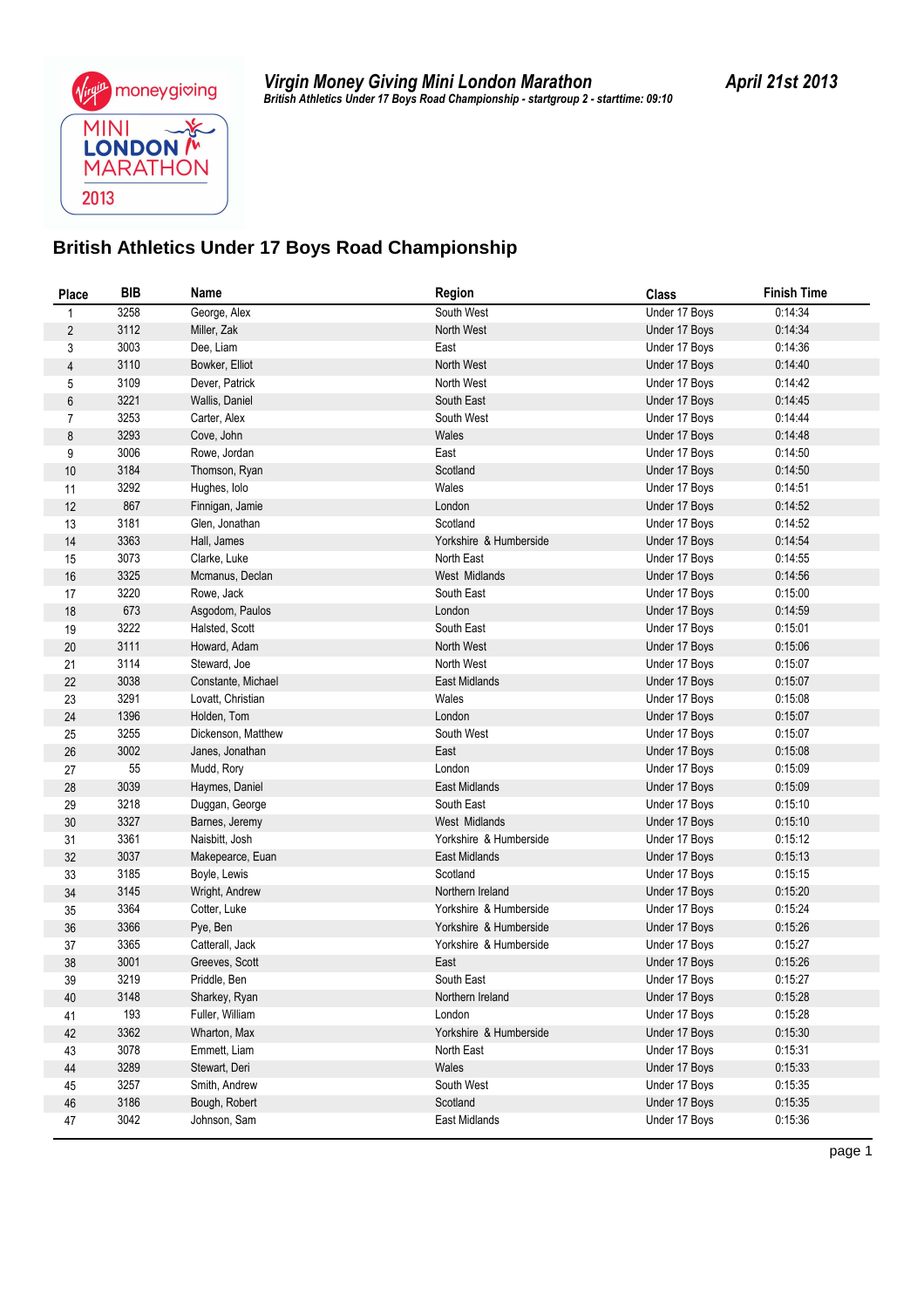

*British Athletics Under 17 Boys Road Championship - startgroup 2 - starttime: 09:10 Virgin Money Giving Mini London Marathon April 21st 2013*

### **British Athletics Under 17 Boys Road Championship**

| Place | BIB  | Name                 | Region           | <b>Class</b>  | <b>Finish Time</b> |  |
|-------|------|----------------------|------------------|---------------|--------------------|--|
| 48    | 56   | Wilson, Sam          | London           | Under 17 Boys | 0:15:38            |  |
| 49    | 3326 | Cross, Ellis         | West Midlands    | Under 17 Boys | 0:15:42            |  |
| 50    | 3040 | Love, Dylan          | East Midlands    | Under 17 Boys | 0.15.43            |  |
| 51    | 3076 | Chambers, Greg       | North East       | Under 17 Boys | 0:15:43            |  |
| 52    | 3004 | Bartram, Michael     | East             | Under 17 Boys | 0:15:45            |  |
| 53    | 3147 | Robb, Patrick        | Northern Ireland | Under 17 Boys | 0:15:47            |  |
| 54    | 3075 | Cripwell, James      | North East       | Under 17 Boys | 0:15:49            |  |
| 55    | 3074 | Willis, Jack         | North East       | Under 17 Boys | 0:15:50            |  |
| 56    | 3256 | Walton, Joe          | South West       | Under 17 Boys | 0:15:52            |  |
| 57    | 3294 | Tobin, Jonathan      | Wales            | Under 17 Boys | 0:15:53            |  |
| 58    | 3005 | Allison, Christopher | East             | Under 17 Boys | 0:15:56            |  |
| 59    | 3149 | Macmahon, Jake       | Northern Ireland | Under 17 Boys | 0:15:59            |  |
| 60    | 3330 | Davis, Charlie       | West Midlands    | Under 17 Boys | 0:16:03            |  |
| 61    | 3041 | Hatton, James        | East Midlands    | Under 17 Boys | 0:16:03            |  |
| 62    | 3328 | Topley, Ben          | West Midlands    | Under 17 Boys | 0:16:03            |  |
| 63    | 3182 | Matthews, Callum     | Scotland         | Under 17 Boys | 0:16:18            |  |
| 64    | 3217 | De'ath, Corey        | South East       | Under 17 Boys | 0:16:20            |  |
| 65    | 3329 | Nolan, Zack          | West Midlands    | Under 17 Boys | 0:16:24            |  |
| 66    | 3077 | Goulding, Tom        | North East       | Under 17 Boys | 0:16:34            |  |
| 67    | 3183 | Thompson, Aidan      | Scotland         | Under 17 Boys | 0:16:36            |  |
| 68    | 3146 | Whan, Jonathan       | Northern Ireland | Under 17 Boys | 0:16:37            |  |
| 69    | 3150 | Mcgowan, Shane       | Northern Ireland | Under 17 Boys | 0:16:53            |  |
|       |      |                      |                  |               |                    |  |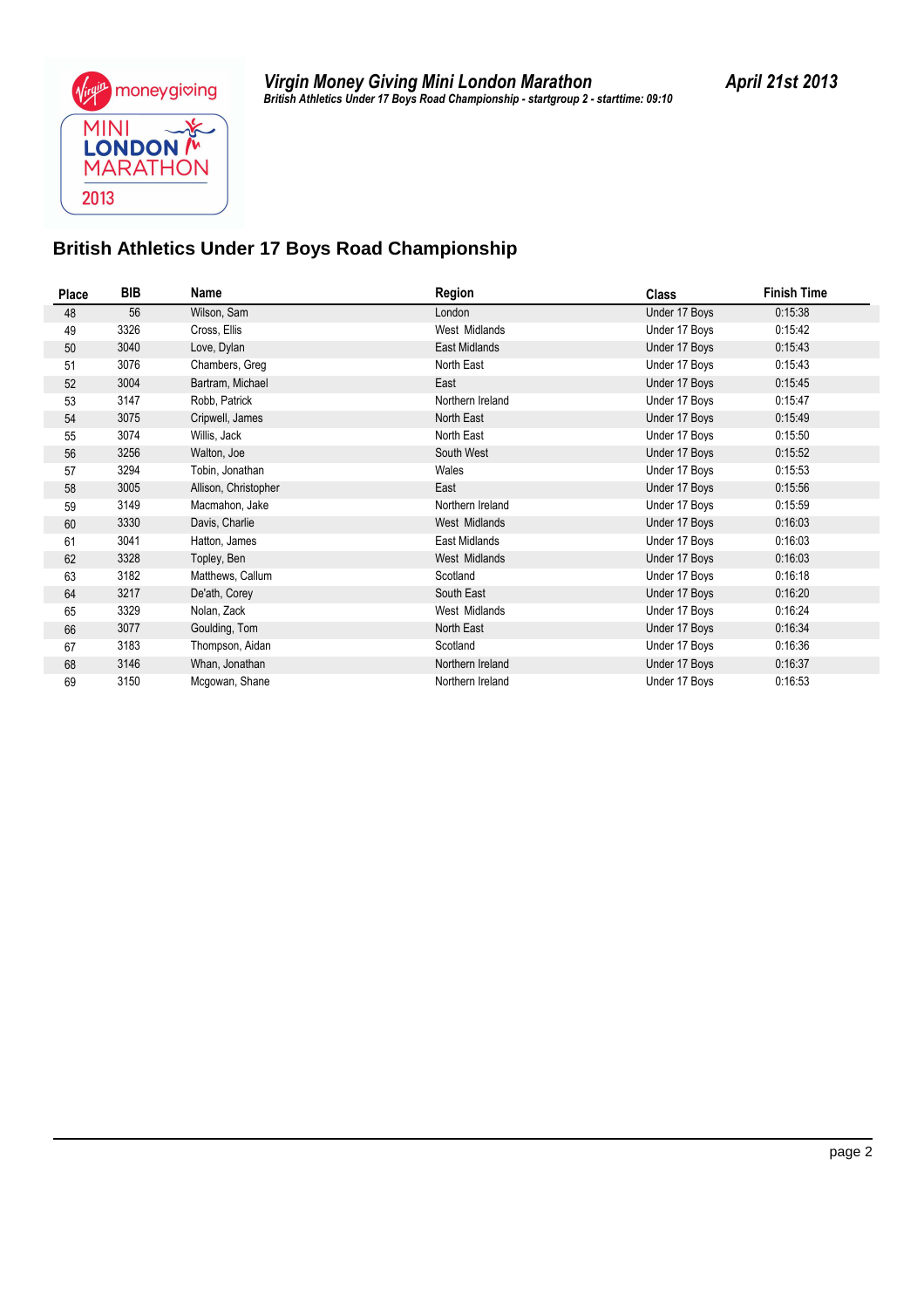

| Place          | BIB         | Name                                  | <b>Borough</b>                               | <b>Class</b>                     | <b>Finish Time</b> |
|----------------|-------------|---------------------------------------|----------------------------------------------|----------------------------------|--------------------|
| 1              | 793         | Hallam, Lydia                         | Havering                                     | Under 17 Girls                   | 0:17:23            |
| $\overline{2}$ | 413         | Foreman, Sophie                       | Croydon                                      | Under 17 Girls                   | 0:17:25            |
| 3              | 266         | Parvizi Wayne, Sophia                 | Camden                                       | Under 17 Girls                   | 0:17:28            |
| $\overline{4}$ | 895         | Killip, Rebecca                       | Hounslow                                     | Under 17 Girls                   | 0:17:35            |
| 5              | 1033        | Law, Phoebe                           | Kingston upon Thames                         | Under 17 Girls                   | 0:17:40            |
| 6              | 1130        | Parkes, Sophie                        | Lewisham                                     | Under 17 Girls                   | 0:17:53            |
| $\overline{7}$ | 1327        | Savill, Josie                         | Richmond upon Thames                         | Under 17 Girls                   | 0:17:58            |
| 8              | 79          | Patch, Molly                          | <b>Barnet</b>                                | Under 17 Girls                   | 0:18:32            |
| 9              | 1321        | Cottington, Eliza                     | Richmond upon Thames                         | Under 17 Girls                   | 0:18:58            |
| 10             | 364         | Davison, Mary-alice                   | City of Westminster                          | Under 17 Girls                   | 0:19:00            |
| 11             | 1562        | Illis, Zoe                            | Wandsworth                                   | Under 17 Girls                   | 0:19:01            |
| 12             | 268         | Fear, Georgia                         | Camden                                       | Under 17 Girls                   | 0:19:05            |
| 13             | 265         | Viner, Hannah                         | Camden                                       | Under 17 Girls                   | 0:19:17            |
| 14             | 267         | Doolan, Ellie                         | Camden                                       | Under 17 Girls                   | 0:19:20            |
| 15             | 217         | Galley, Janae                         | <b>Bromley</b>                               | Under 17 Girls                   | 0:19:20            |
| 16             | 409         | Lawrence, Stevie                      | Croydon                                      | Under 17 Girls                   | 0:19:21            |
| 17             | 222         | Myers, Anna                           | <b>Bromley</b>                               | Under 17 Girls                   | 0:19:34            |
| 18             | 73          | Parker, Sophie                        | <b>Barnet</b>                                | Under 17 Girls                   | 0:19:40            |
| 19             | 1561        | Headley, Emma                         | Wandsworth                                   | Under 17 Girls                   | 0:19:46            |
| 20             | 1567        | Nicholson, Lily                       | Wandsworth                                   | Under 17 Girls                   | 0:19:47            |
| 21             | 700         | Raykov, Yanna                         | Haringey                                     | Under 17 Girls                   | 0:19:48            |
| 22             | 361         | Higgins, Mary                         | <b>City of Westminster</b>                   | Under 17 Girls                   | 0.19.48            |
| 23             | 223         | Grant, Emily                          | <b>Bromley</b>                               | Under 17 Girls                   | 0:19:52            |
| 24             | 553         | Basham, Fiona                         | Greenwich                                    | Under 17 Girls                   | 0:19:54            |
| 25             | 218         | Frost, Bethany                        | <b>Bromley</b>                               | Under 17 Girls                   | 0:19:55            |
| 26             | 698         | Beckford, Lily                        | Haringey                                     | Under 17 Girls                   | 0:19:58            |
| 27             | 794         | Woods, Isabella                       | Havering                                     | Under 17 Girls                   | 0:20:00            |
| 28             | 847         | Draper, Sky                           | Hillingdon                                   | Under 17 Girls                   | 0:20:30            |
| 29             | 699         | Garden, Molly                         | Haringey                                     | Under 17 Girls                   | 0:20:33            |
| 30             | 937         | Seckl, Rachel                         | Islington                                    | Under 17 Girls                   | 0:20:36            |
| 31             | 1129        | Day, Gabrielle                        | Lewisham                                     | Under 17 Girls                   | 0:20:38            |
| 32             | 1566        | Green, Georgia                        | Wandsworth                                   | Under 17 Girls                   | 0:20:39            |
| 33             | 987         | Dobson, Ella                          | Kensington & Chelsea                         | Under 17 Girls                   | 0:20:51            |
| $34\,$         | 121<br>1274 | Newark, Ellen                         | Bexley<br>Redbridge                          | Under 17 Girls<br>Under 17 Girls | 0:20:53<br>0:21:02 |
| 35             |             | Mavididi, Kelly                       |                                              |                                  |                    |
| 36             | 1514        | Taylor, Sydney                        | <b>Waltham Forest</b>                        | Under 17 Girls                   | 0:21:02<br>0:21:04 |
| 37<br>38       | 416<br>509  | Haile, Holly<br>Newman, Charlotte     | Croydon<br>Enfield                           | Under 17 Girls<br>Under 17 Girls | 0:21:05            |
|                |             |                                       |                                              |                                  |                    |
| 39<br>40       | 1323<br>989 | Brill, Florence<br>Elliott, Josephine | Richmond upon Thames<br>Kensington & Chelsea | Under 17 Girls<br>Under 17 Girls | 0:21:10<br>0.21:14 |
|                | 938         | Gooden, Jessica                       | Islington                                    | Under 17 Girls                   | 0:21:18            |
| 41<br>42       | 1563        | Barbour, Billie                       | Wandsworth                                   | Under 17 Girls                   | 0:21:25            |
| 43             | 1326        | Heymann, Joanna                       | Richmond upon Thames                         | Under 17 Girls                   | 0:21:28            |
| 44             | 1370        | Evans, Eleanor                        | Southwark                                    | Under 17 Girls                   | 0.21:37            |
| 45             | 224         | Sidey, Lucy                           | <b>Bromley</b>                               | Under 17 Girls                   | 0:21:40            |
| $46\,$         | 505         | Kelleway, Yasmin                      | Enfield                                      | Under 17 Girls                   | 0.21:43            |
| 47             | 796         | Porter, Georgia                       | Havering                                     | Under 17 Girls                   | 0:21:46            |
|                |             |                                       |                                              |                                  |                    |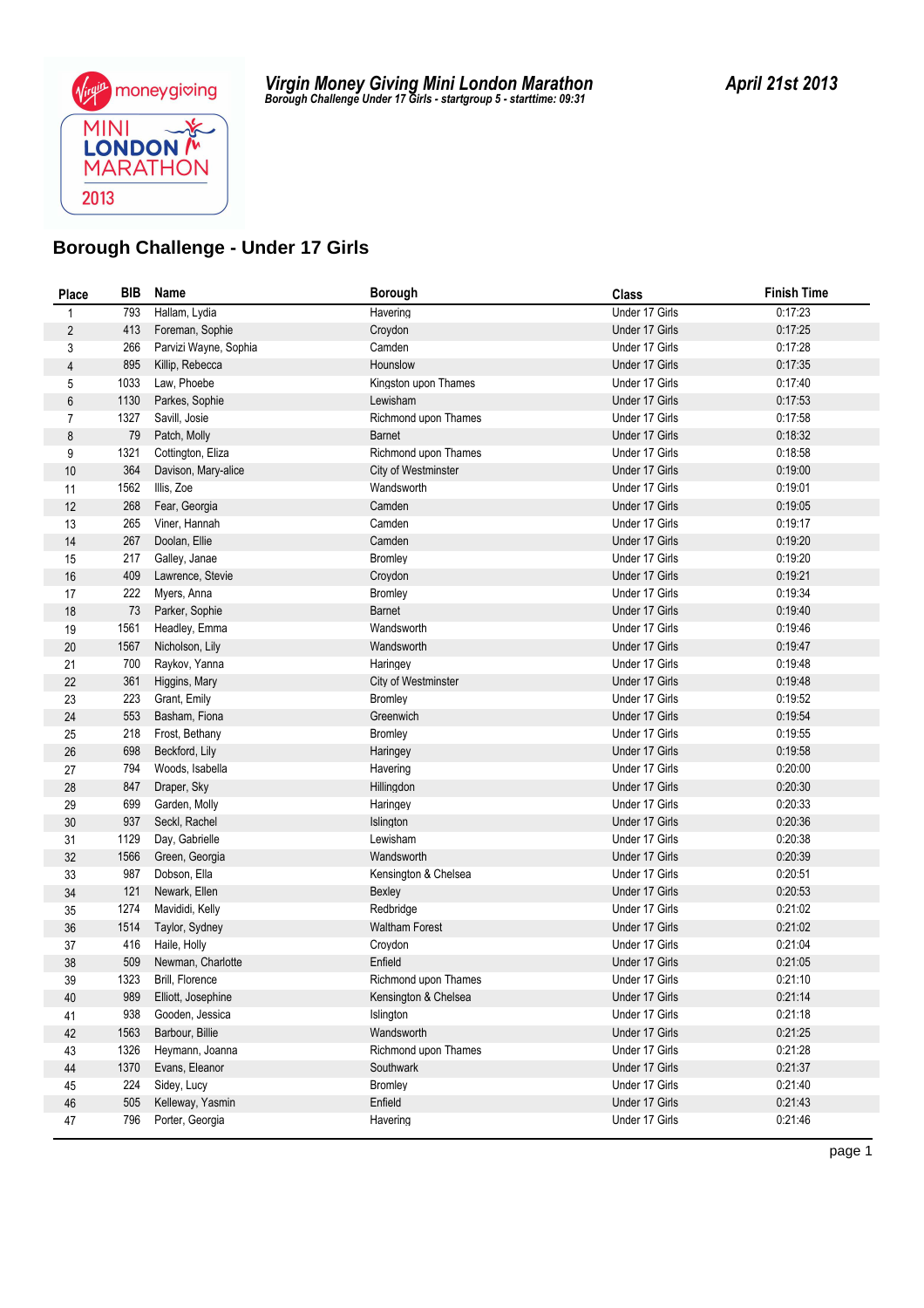

| <b>Place</b> | BIB  | Name                     | <b>Borough</b>        | <b>Class</b>   | <b>Finish Time</b> |
|--------------|------|--------------------------|-----------------------|----------------|--------------------|
| 48           | 457  | Will, Olivia             | Ealing                | Under 17 Girls | 0:21:46            |
| 49           | 1565 | Hay, Georgie             | Wandsworth            | Under 17 Girls | 0:21:47            |
| $50\,$       | 1081 | Campbell, Ashleigh       | Lambeth               | Under 17 Girls | 0:21:51            |
| 51           | 654  | Hood, Emma               | Hammersmith & Fulham  | Under 17 Girls | 0:21:52            |
| 52           | 1036 | Finlay, Rachel           | Kingston upon Thames  | Under 17 Girls | 0:21:52            |
| 53           | 1372 | Rees, Emily              | Southwark             | Under 17 Girls | 0:21:54            |
| 54           | 127  | Bailey, Olivia           | Bexley                | Under 17 Girls | 0.21:56            |
| 55           | 1039 | Virchow, Lea             | Kingston upon Thames  | Under 17 Girls | 0:21:58            |
| 56           | 219  | Fletcher, Holly          | <b>Bromley</b>        | Under 17 Girls | 0:21:58            |
| 57           | 122  | Gates, Sarah             | Bexley                | Under 17 Girls | 0:21:58            |
| 58           | 745  | Rose-senior, Ellen       | Harrow                | Under 17 Girls | 0:21:59            |
| 59           | 799  | Ward, Jessica            | Havering              | Under 17 Girls | 0:22:00            |
| 60           | 845  | Fawssett, Lily           | Hillingdon            | Under 17 Girls | 0:22:00            |
| 61           | 77   | Rosenfield, Sara         | Barnet                | Under 17 Girls | 0:22:05            |
| 62           | 126  | Butterworth, Katie       | Bexley                | Under 17 Girls | 0:22:06            |
| 63           | 697  | M - Jones, Xelia         | Haringey              | Under 17 Girls | 0:22:06            |
| 64           | 313  | Eglen, Gabrielle         | City of London        | Under 17 Girls | 0:22:08            |
| 65           | 1275 | Foster, Eleanor          | Redbridge             | Under 17 Girls | 0:22:11            |
| 66           | 506  | Mcbride, Lauren          | Enfield               | Under 17 Girls | 0:22:12            |
| 67           | 746  | Watkins, Katie           | Harrow                | Under 17 Girls | 0:22:13            |
| 68           | 74   | Pereverzina, Maria       | Barnet                | Under 17 Girls | 0:22:13            |
| 69           | 846  | Edwardson, Sophie        | Hillingdon            | Under 17 Girls | 0:22:17            |
| 70           | 1568 | Davies-segura, Christine | Wandsworth            | Under 17 Girls | 0:22:18            |
| 71           | 510  | Jones, Eva               | Enfield               | Under 17 Girls | 0:22:24            |
| 72           | 512  | Gaskin, Abi              | Enfield               | Under 17 Girls | 0:22:29            |
| 73           | 410  | Shelts, Megan            | Croydon               | Under 17 Girls | 0:22:32            |
| 74           | 1419 | Davies, Rhian            | Sutton                | Under 17 Girls | 0:22:32            |
| 75           | 795  | Mclachlan, Lindsay       | Havering              | Under 17 Girls | 0:22:37            |
| 76           | 891  | Rampley, Clemmie         | Hounslow              | Under 17 Girls | 0:22:38            |
| 77           | 1037 | Davies, Joanne           | Kingston upon Thames  | Under 17 Girls | 0:22:40            |
| 78           | 458  | Vale, Joanna             | Ealing                | Under 17 Girls | 0:22:40            |
| 79           | 269  | Roberts, Helena          | Camden                | Under 17 Girls | 0:22:40            |
| 80           | 649  | Cummins, Tara            | Hammersmith & Fulham  | Under 17 Girls | 0:22:41            |
| 81           | 656  | Wood, Emma               | Hammersmith & Fulham  | Under 17 Girls | 0:22:47            |
| 82           | 1034 | Talbot, Gillian          | Kingston upon Thames  | Under 17 Girls | 0.22:48            |
| 83           | 221  | Woolhouse, Sonia         | Bromley               | Under 17 Girls | 0:22:50            |
| 84           | 650  | Bacon, Charlotte         | Hammersmith & Fulham  | Under 17 Girls | 0:22:52            |
| 85           | 1038 | Carter Edwards, Marlie   | Kingston upon Thames  | Under 17 Girls | 0:22:53            |
| 86           | 272  | Sorbie, Kirsten          | Camden                | Under 17 Girls | 0:22:56            |
| 87           | 462  | Bell, Rosanna            | Ealing                | Under 17 Girls | 0:22:56            |
| 88           | 1515 | Nielsen, Laviai          | <b>Waltham Forest</b> | Under 17 Girls | 0:22:58            |
| 89           | 78   | Cavendish, Zoe           | Barnet                | Under 17 Girls | 0:23:05            |
| $90\,$       | 1182 | Hampden-smith, Natasha   | Merton                | Under 17 Girls | 0:23:07            |
| 91           | 556  | Bone, Madeline           | Greenwich             | Under 17 Girls | 0.23:10            |
| 92           | 1325 | Taylor, Isabella         | Richmond upon Thames  | Under 17 Girls | 0:23:12            |
| 93           | 702  | O'brien, Jade            | Haringey              | Under 17 Girls | 0:23:17            |
| 94           | 703  | Jackson, Kathleen        | Haringey              | Under 17 Girls | 0:23:17            |
|              |      |                          |                       |                |                    |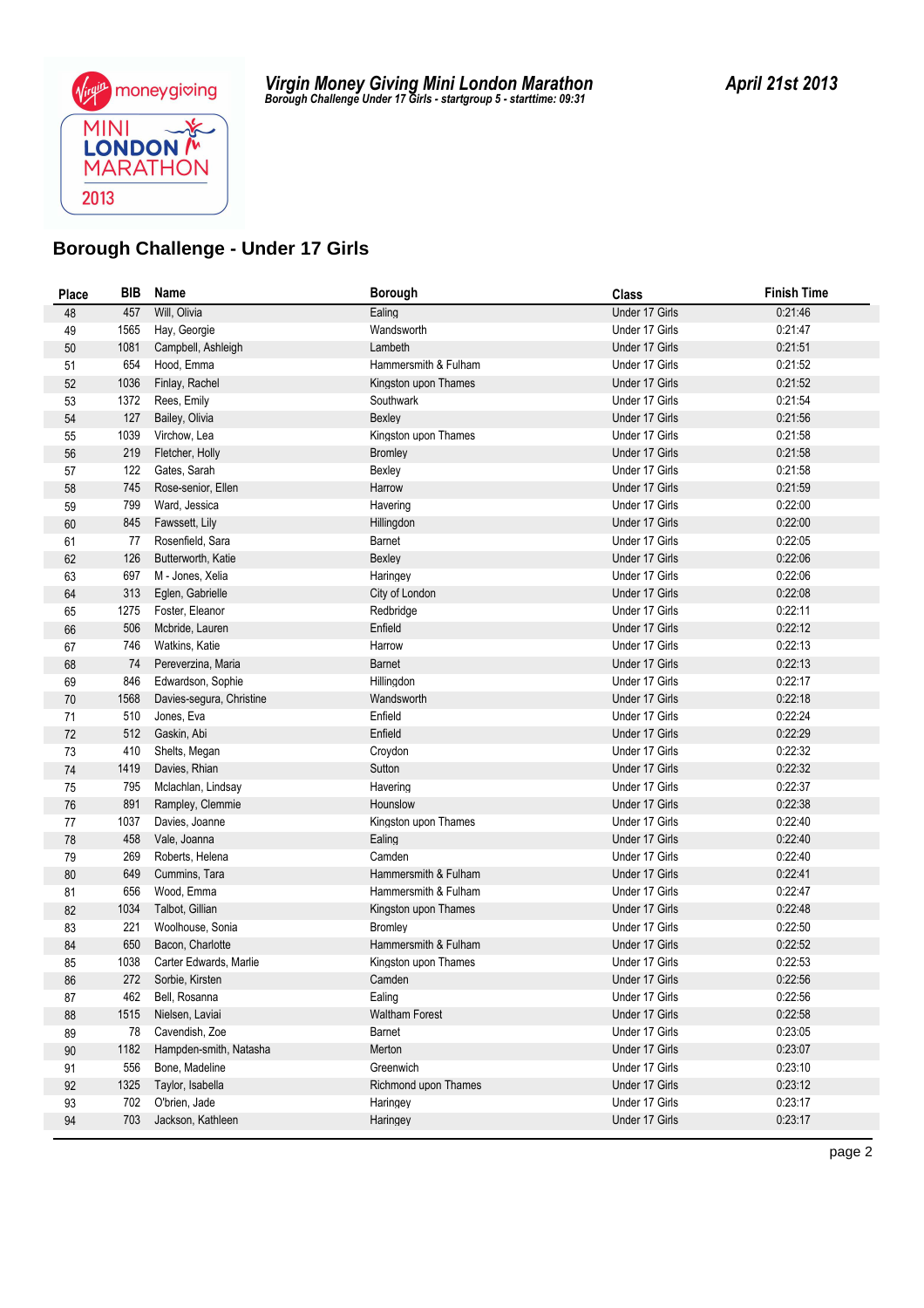

| <b>Place</b> | BIB         | Name                               | Borough               | <b>Class</b>                     | <b>Finish Time</b> |
|--------------|-------------|------------------------------------|-----------------------|----------------------------------|--------------------|
| 95           | 844         | Smart, Nan                         | Hillingdon            | Under 17 Girls                   | 0:23:25            |
| 96           | 1083        | Broughton, Izzy                    | Lambeth               | Under 17 Girls                   | 0:23:25            |
| 97           | 317         | Wassermann, Marguerite             | City of London        | Under 17 Girls                   | 0:23:26            |
| 98           | 459         | Newton-jones, Emilia               | Ealing                | Under 17 Girls                   | 0:23:28            |
| 99           | 511         | Prior, Katie                       | Enfield               | Under 17 Girls                   | 0:23:32            |
| 100          | 123         | Hyde, Katie                        | Bexley                | Under 17 Girls                   | 0:23:36            |
| 101          | 1518        | Kelly, Harriet                     | <b>Waltham Forest</b> | Under 17 Girls                   | 0:23:38            |
| 102          | 704         | Jackson, Ellie                     | Haringey              | Under 17 Girls                   | 0:23:39            |
| 103          | 1177        | Rogers, Claire                     | Merton                | Under 17 Girls                   | 0:23:44            |
| 104          | 1516        | Nielsen, Lina                      | <b>Waltham Forest</b> | Under 17 Girls                   | 0:23:46            |
| 105          | 26          | Norman, Nicole                     | Barking and Dagenham  | Under 17 Girls                   | 0:23:49            |
| 106          | 461         | Will, Katrina                      | Ealing                | Under 17 Girls                   | 0:23:50            |
| 107          | 1082        | Skinner, Florence                  | Lambeth               | Under 17 Girls                   | 0:23:51            |
| 108          | 1178        | Watkins, Amabel                    | Merton                | Under 17 Girls                   | 0:23:53            |
| 109          | 128         | Winch, Eleanor                     | Bexley                | Under 17 Girls                   | 0:23:54            |
| 110          | 220         | Haffenden, Chloe                   | <b>Bromley</b>        | Under 17 Girls                   | 0:23:58            |
| 111          | 1418        | Corby, Anna                        | Sutton                | Under 17 Girls                   | 0:24:01            |
| 112          | 170         | Granger, Matilda                   | <b>Brent</b>          | Under 17 Girls                   | 0:24:01            |
| 113          | 1179        | Willis, Imogen                     | Merton                | Under 17 Girls                   | 0:24:01            |
| 114          | 1086        | Mordaunt, Lucy                     | Lambeth               | Under 17 Girls                   | 0:24:03            |
| 115          | 652         | Utley, Isla                        | Hammersmith & Fulham  | Under 17 Girls                   | 0:24:03            |
| 116          | 316         | Thomas, Antonia                    | City of London        | Under 17 Girls                   | 0:24:05            |
| 117          | 750         | Lereculey, Alix                    | Harrow                | Under 17 Girls                   | 0:24:11            |
| 118          | 890         | Paish, Joanna                      | Hounslow              | Under 17 Girls                   | 0:24:11            |
| 119          | 1131        | Hilaire, Clementine                | Lewisham              | Under 17 Girls                   | 0:24:13            |
| 120          | 315         | Hunter, Lorna                      | City of London        | Under 17 Girls                   | 0.24:13            |
| 121          | 124         | Bird, Alexandra                    | Bexley                | Under 17 Girls                   | 0:24:21            |
| 122          | 749         | Draper, Aisling                    | Harrow                | Under 17 Girls                   | 0:24:24            |
| 123          | 701<br>1278 | M - Lambert, Ava                   | Haringey              | Under 17 Girls<br>Under 17 Girls | 0:24:24<br>0:24:29 |
| 124          | 1324        | Smith, Stephanie<br>Nicholas, Anna | Redbridge             | Under 17 Girls                   | 0.24:36            |
| 125<br>126   | 412         | Uffindell-saunderson, Lucy         | Richmond upon Thames  | Under 17 Girls                   | 0.24.42            |
|              | 602         | Paffard, Esther                    | Croydon<br>Hackney    | Under 17 Girls                   | 0:24:42            |
| 127          | 169         | Khlaf, Sophie                      | <b>Brent</b>          | Under 17 Girls                   | 0.24.43            |
| 128<br>129   | 1085        | Mcdougall, Izzy                    | Lambeth               | Under 17 Girls                   | 0.24:46            |
| 130          | 555         | Taiwo, Omolade                     | Greenwich             | Under 17 Girls                   | 0.24.49            |
| 131          | 414         | Edwards, Alexandra                 | Croydon               | Under 17 Girls                   | 0:24:49            |
| 131          | 1465        | Turner, Bethan                     | <b>Tower Hamlets</b>  | Under 17 Girls                   | 0.24.49            |
| 133          | 558         | Rodgers, Lola                      | Greenwich             | Under 17 Girls                   | 0:24:51            |
| 134          | 507         | Morgan, Maria                      | Enfield               | Under 17 Girls                   | 0:24:56            |
| 135          | 76          | Herridge, Lydia                    | Barnet                | Under 17 Girls                   | 0:25:07            |
| 136          | 1279        | Edwards, Jessica                   | Redbridge             | Under 17 Girls                   | 0.25:07            |
| 137          | 1276        | Morgans-slader, Francesca          | Redbridge             | Under 17 Girls                   | 0:25:10            |
| 138          | 889         | Young, Madeleine                   | Hounslow              | Under 17 Girls                   | 0:25:10            |
| 139          | 607         | Diggins, Lizzy                     | Hackney               | Under 17 Girls                   | 0:25:18            |
| 140          | 557         | Deacon, Laura                      | Greenwich             | Under 17 Girls                   | 0:25:24            |
| 141          | 314         | Adams, Abigail                     | City of London        | Under 17 Girls                   | 0.25:25            |
|              |             |                                    |                       |                                  |                    |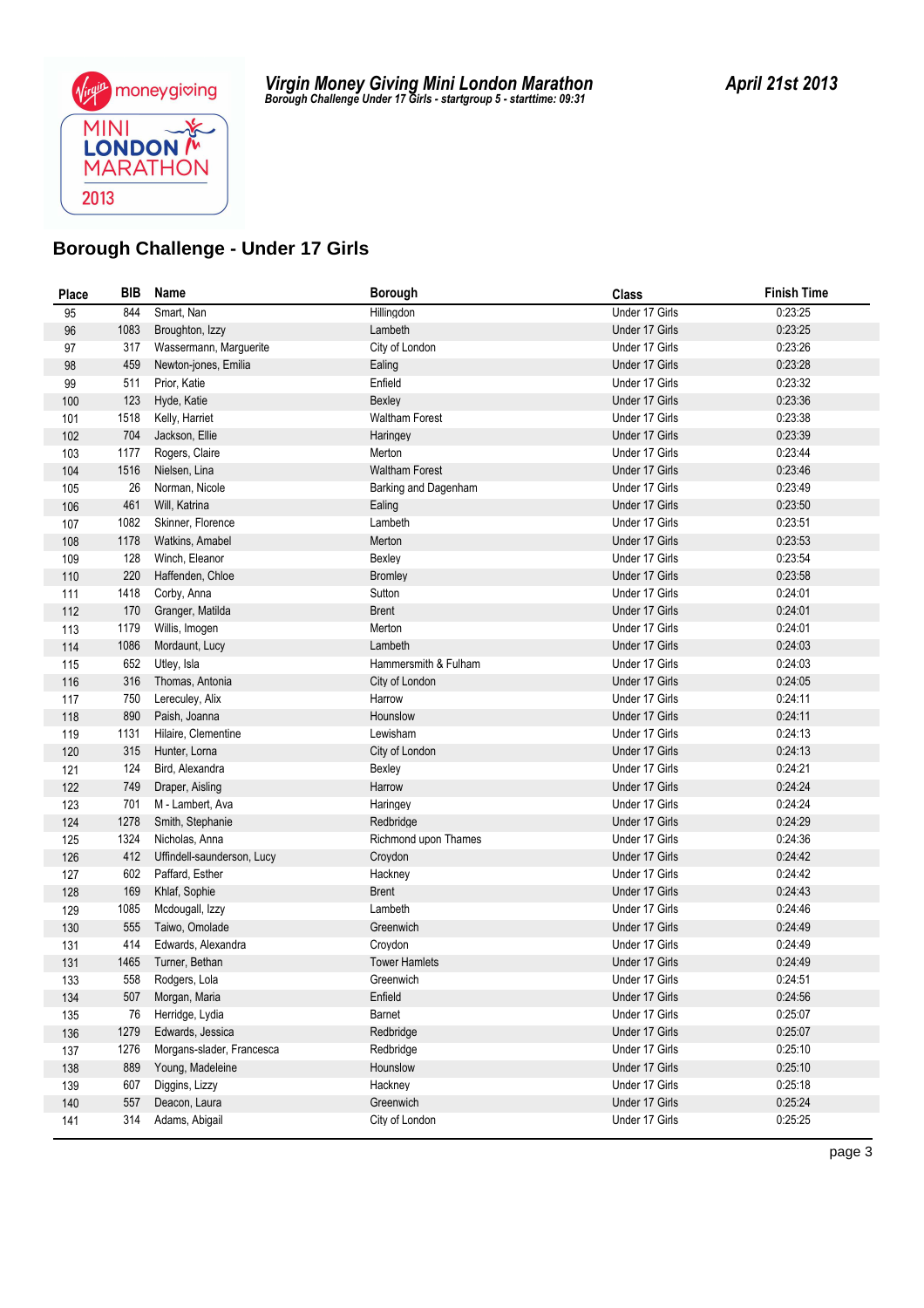

| <b>Place</b> | BIB  | Name                  | <b>Borough</b>        | <b>Class</b>   | <b>Finish Time</b> |
|--------------|------|-----------------------|-----------------------|----------------|--------------------|
| 142          | 896  | Mcgovern, Hannah      | Hounslow              | Under 17 Girls | 0:25:25            |
| 143          | 28   | Bamidele, Aishat      | Barking and Dagenham  | Under 17 Girls | 0:25:33            |
| 144          | 748  | Ranaghan, Taine       | Harrow                | Under 17 Girls | 0:25:37            |
| 145          | 604  | Myers, Billie         | Hackney               | Under 17 Girls | 0:25:41            |
| 146          | 1180 | Tweedale, Rosie       | Merton                | Under 17 Girls | 0:25:42            |
| 147          | 747  | Mcintyre, Caitlin     | Harrow                | Under 17 Girls | 0:25:42            |
| 148          | 318  | Hanks, Tabitha        | City of London        | Under 17 Girls | 0.25.44            |
| 149          | 842  | Gardiner, Georgia     | Hillingdon            | Under 17 Girls | 0.25.44            |
| 150          | 1417 | Penfold, Rebecca      | Sutton                | Under 17 Girls | 0:25:51            |
| 151          | 1369 | Pope, Zoe             | Southwark             | Under 17 Girls | 0:25:55            |
| 152          | 606  | Phillips, Katie       | Hackney               | Under 17 Girls | 0:26:01            |
| 153          | 1181 | Benton, Alice         | Merton                | Under 17 Girls | 0:26:06            |
| 154          | 1231 | Hewett, Heidi         | Newham                | Under 17 Girls | 0:26:20            |
| 155          | 1225 | Murray, Olivia        | Newham                | Under 17 Girls | 0:26:21            |
| 156          | 893  | Pathmarajah, Patricia | Hounslow              | Under 17 Girls | 0:26:26            |
| 157          | 991  | Comerford, Ruth       | Kensington & Chelsea  | Under 17 Girls | 0:26:30            |
| 158          | 797  | Wiggins, Lindsey      | Havering              | Under 17 Girls | 0:26:35            |
| 159          | 655  | Pierro, Lauryn        | Hammersmith & Fulham  | Under 17 Girls | 0:26:37            |
| 160          | 1273 | Linehan, Johanne      | Redbridge             | Under 17 Girls | 0.26:40            |
| 161          | 1280 | Spence, Freya         | Redbridge             | Under 17 Girls | 0:26:49            |
| 162          | 1228 | Al- Saber, Suraya     | Newham                | Under 17 Girls | 0.26:49            |
| 163          | 411  | Doyle, Emma           | Croydon               | Under 17 Girls | 0:26:49            |
| 164          | 603  | Turner, Jessie        | Hackney               | Under 17 Girls | 0:26:52            |
| 165          | 1035 | Pirkle, Emily         | Kingston upon Thames  | Under 17 Girls | 0.26:53            |
| 166          | 508  | Andreou, Annabel      | Enfield               | Under 17 Girls | 0:26:53            |
| 167          | 841  | Bibby, Jacqueline     | Hillingdon            | Under 17 Girls | 0:26:56            |
| 168          | 894  | Friel, Shannon        | Hounslow              | Under 17 Girls | 0.26:57            |
| 169          | 463  | King, Evie            | Ealing                | Under 17 Girls | 0.27:05            |
| 170          | 1471 | Abbade, Oceane        | <b>Tower Hamlets</b>  | Under 17 Girls | 0:27:06            |
| 171          | 843  | Harvey, Ellie         | Hillingdon            | Under 17 Girls | 0:27:14            |
| 172          | 125  | Eremionkhale, Maria   | Bexley                | Under 17 Girls | 0:27:19            |
| 173          | 1227 | Dunn, Nicole          | Newham                | Under 17 Girls | 0:27:30            |
| 174          | 271  | Jones, Ella           | Camden                | Under 17 Girls | 0.27:38            |
| 175          | 1087 | Bowes, Leah           | Lambeth               | Under 17 Girls | 0.27:54            |
| 176          | 601  | Mckinney, Harriet     | Hackney               | Under 17 Girls | 0.27:57            |
| 177          | 270  | Bilton, Kate          | Camden                | Under 17 Girls | 0:27:58            |
| 178          | 1466 | Odunaike, Gbemi       | <b>Tower Hamlets</b>  | Under 17 Girls | 0:27:59            |
| 179          | 798  | Rudgley, Ella-rose    | Havering              | Under 17 Girls | 0:27:59            |
| 180          | 171  | Nolan, Daniela        | <b>Brent</b>          | Under 17 Girls | 0.28:02            |
| 181          | 1374 | Kenyon, Ella          | Southwark             | Under 17 Girls | 0.28:07            |
| 182          | 1371 | Smith, Maya           | Southwark             | Under 17 Girls | 0.28.42            |
| 183          | 985  | Wallis, Olivia        | Kensington & Chelsea  | Under 17 Girls | 0:29:09            |
| 184          | 1519 | Dodd, Lucy            | <b>Waltham Forest</b> | Under 17 Girls | 0:29:21            |
| 185          | 992  | Frost, Eleonor        | Kensington & Chelsea  | Under 17 Girls | 0:29:31            |
| 186          | 1376 | O'brien, Greta        | Southwark             | Under 17 Girls | 0:30:11            |
| 187          | 415  | Burgess, Clare        | Croydon               | Under 17 Girls | 0:30:12            |
| 188          | 988  | Naylor, Lucinda       | Kensington & Chelsea  | Under 17 Girls | 0:30:34            |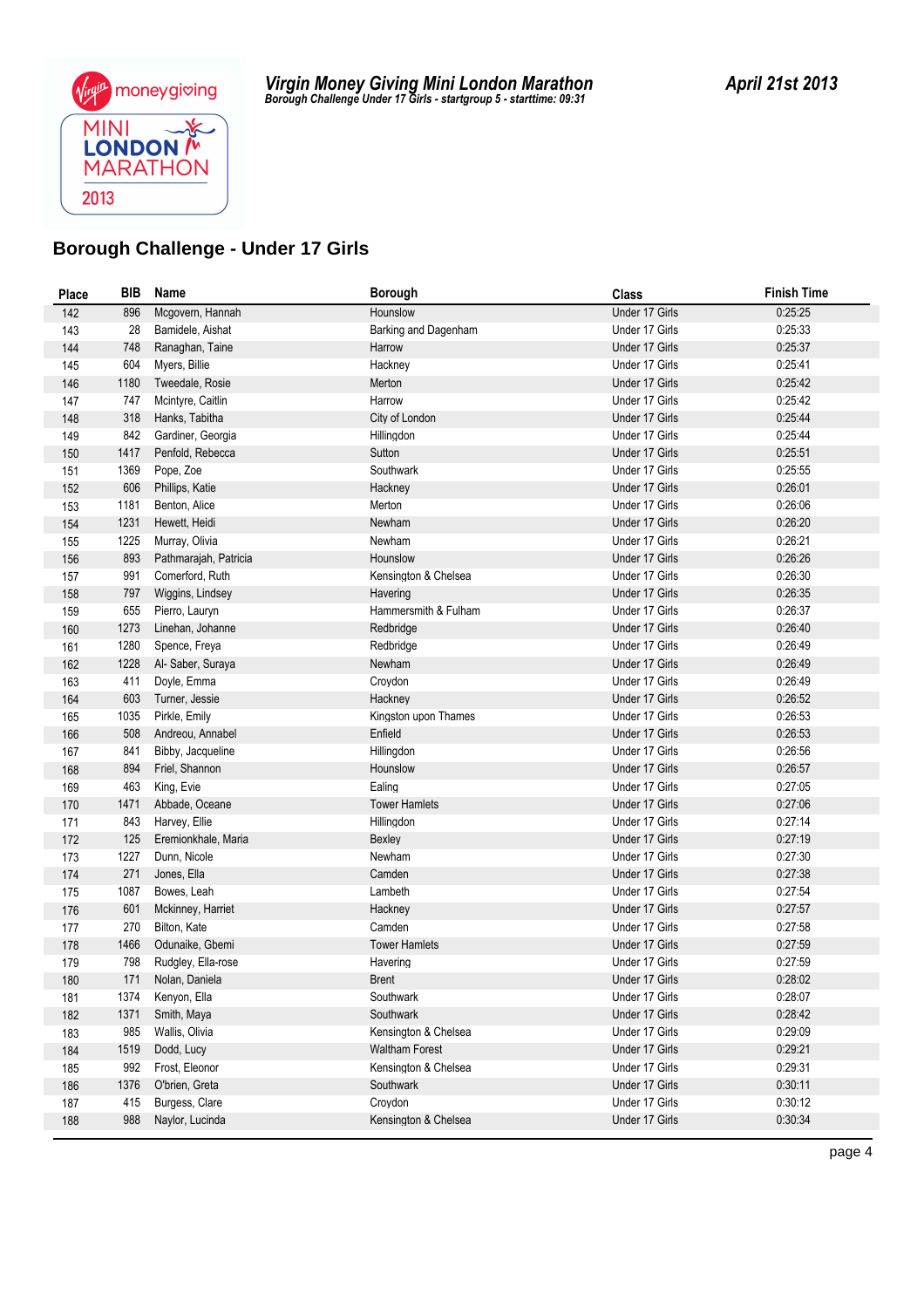

| Place | BIB  | Name                    | <b>Borough</b>       | <b>Class</b>   | <b>Finish Time</b> |
|-------|------|-------------------------|----------------------|----------------|--------------------|
| 189   | 1084 | Latifi, Latifah         | Lambeth              | Under 17 Girls | 0:30:51            |
| 190   | 27   | Traylen, Roseanne       | Barking and Dagenham | Under 17 Girls | 0:31:00            |
| 191   | 986  | Armstrong, Victoria     | Kensington & Chelsea | Under 17 Girls | 0:31:20            |
| 192   | 651  | Welsh, Miranda          | Hammersmith & Fulham | Under 17 Girls | 0:31:23            |
| 193   | 942  | Rosum, Milen            | Islington            | Under 17 Girls | 0:31:33            |
| 194   | 1229 | Agyapong, Finette       | Newham               | Under 17 Girls | 0:31:43            |
| 195   | 30   | Durosinni-etti, Omoleye | Barking and Dagenham | Under 17 Girls | 0:32:09            |
| 196   | 1088 | Blake, Lauren           | Lambeth              | Under 17 Girls | 0:33:09            |
| 197   | 1230 | Bamba, Estelle          | Newham               | Under 17 Girls | 0:35:13            |
| 198   | 940  | Estrada, Katie          | Islington            | Under 17 Girls | 0:37:53            |
| 199   | 1470 | Mahmud, Simran          | <b>Tower Hamlets</b> | Under 17 Girls | 0.37:56            |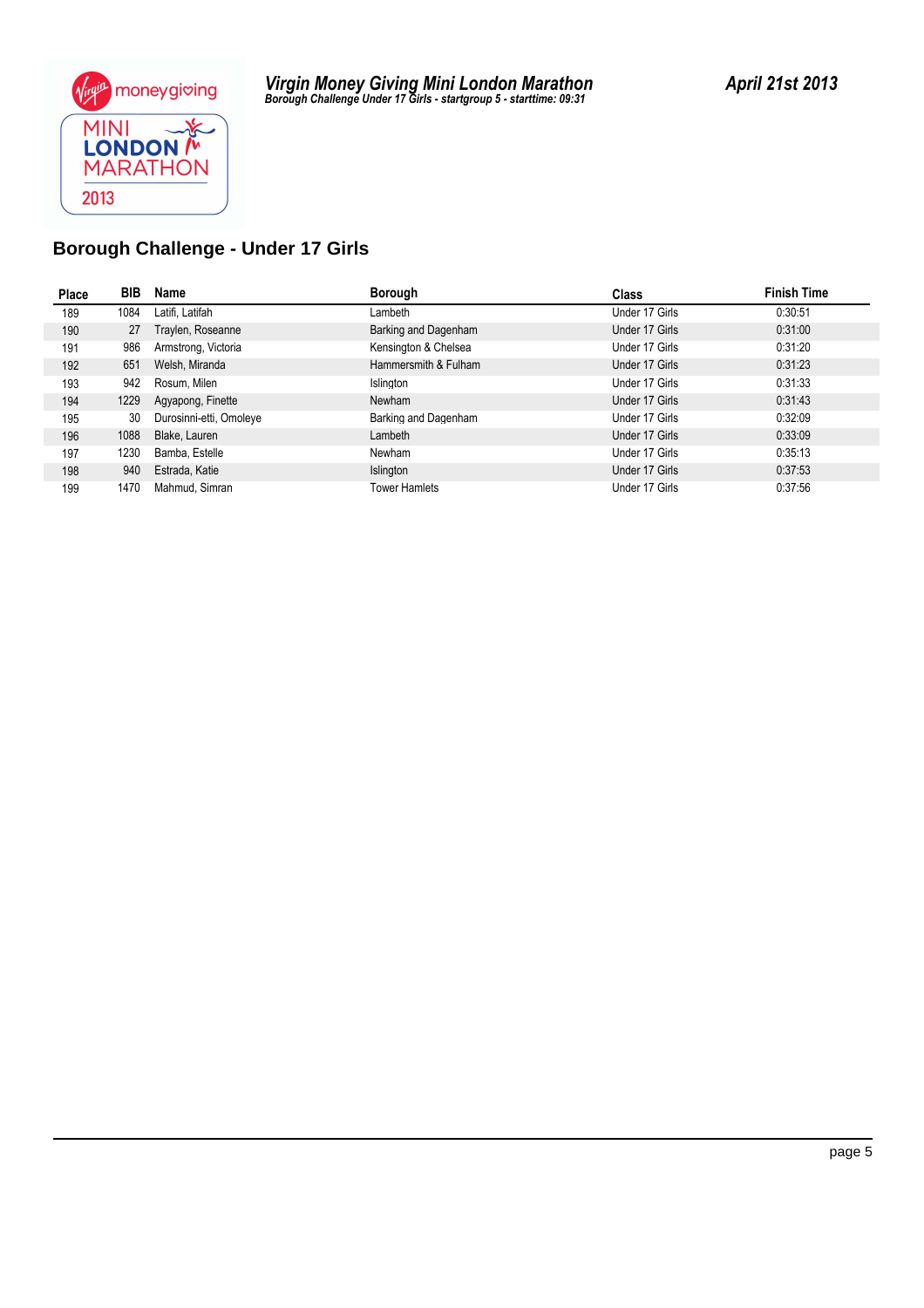

| Place          | <b>BIB</b> | Name                     | <b>Borough</b>                    | <b>Class</b>                   | <b>Finish Time</b> |
|----------------|------------|--------------------------|-----------------------------------|--------------------------------|--------------------|
| 1              | 867        | Finnigan, Jamie          | Hounslow                          | Under 17 Boys                  | 0:14:51            |
| $\sqrt{2}$     | 673        | Asgodom, Paulos          | Haringey                          | Under 17 Boys                  | 0:14:59            |
| 3              | 1396       | Holden, Tom              | Sutton                            | Under 17 Boys                  | 0:15:06            |
| 4              | 55         | Mudd, Rory               | <b>Barnet</b>                     | Under 17 Boys                  | 0:15:07            |
| 5              | 193        | Fuller, William          | <b>Bromley</b>                    | Under 17 Boys                  | 0:15:28            |
| 6              | 56         | Wilson, Sam              | <b>Barnet</b>                     | Under 17 Boys                  | 0:15:36            |
| $\overline{7}$ | 1108       | Wright, Adam             | Lewisham                          | Under 17 Boys                  | 0:15:38            |
| 8              | 50         | Sothcott, James          | <b>Barnet</b>                     | Under 17 Boys                  | 0:15:47            |
| 9              | 674        | Asgodom, Petros          | Haringey                          | Under 17 Boys                  | 0:15:49            |
| $10$           | 438        | Shindler-glass, Sam      | Ealing                            | Under 17 Boys                  | 0:15:49            |
| 11             | 1298       | Hyde, Cassian            | Richmond upon Thames              | Under 17 Boys                  | 0:15:53            |
| 12             | 577        | Harrison, Stanley        | Hackney                           | Under 17 Boys                  | 0:15:56            |
| 13             | 1395       | Geddes, Macauley         | Sutton                            | Under 17 Boys                  | 0:15:57            |
| 14             | 102        | Armstrong, Nick          | Bexley                            | Under 17 Boys                  | 0:15:57            |
| 15             | 1009       | Bearman, Phillip         | Kingston upon Thames              | Under 17 Boys                  | 0:15:57            |
| 16             | 865        | Don, Sathira             | Hounslow                          | Under 17 Boys                  | 0:16:07            |
| 17             | 1011       | Gibbons, Benjamin        | Kingston upon Thames              | Under 17 Boys                  | 0:16:07            |
| 18             | 101        | Somogyi, Billy           | Bexley                            | Under 17 Boys                  | 0:16:10            |
| 19             | 628        | Clyde, Toby              | Hammersmith & Fulham              | Under 17 Boys                  | 0:16:10            |
| 20             | 385        | Foreman, Ben             | Croydon                           | Under 17 Boys                  | 0:16:12            |
| 21             | 1489       | Antoine-chager, Cheyenne | <b>Waltham Forest</b>             | Under 17 Boys                  | 0:16:15            |
| 22             | 99         | Matthews, Ben            | Bexley                            | Under 17 Boys                  | 0:16:16            |
| 23             | 579        | Myers, Harry             | Hackney                           | Under 17 Boys                  | 0:16:16            |
| 24             | 1297       | Lloyd-jones, Alexander   | Richmond upon Thames              | Under 17 Boys                  | 0:16:18            |
| 25             | 820        | Lloyd, Sam               | Hillingdon                        | Under 17 Boys                  | 0:16:21            |
| 26             | 1540       | Livingstone, Tim         | Wandsworth                        | Under 17 Boys                  | 0:16:21            |
| 27             | 481        | Gaskin, David            | Enfield                           | Under 17 Boys                  | 0:16:27            |
| 28             | 343        | Taylor, Jasper           | City of Westminster               | Under 17 Boys                  | 0:16:30            |
| 29             | 338        | Clanchy, Nick            | City of Westminster               | Under 17 Boys                  | 0:16:37            |
| 30             | 51         | Kelsey, Billy            | <b>Barnet</b>                     | Under 17 Boys                  | 0:16:38            |
| 31             | 769        | Kidd, James              | Havering                          | Under 17 Boys                  | 0:16:40            |
| 32             | 388        | Novell, Fraser           | Croydon                           | Under 17 Boys                  | 0:16:41            |
| 33             | 435        | Mcgonigle, Sam           | Ealing                            | Under 17 Boys                  | 0:16:42            |
| 34             | 1393       | Hancock, James           | Sutton                            | Under 17 Boys                  | 0:16:42            |
| 35             | 1537       | Vance, Ross              | Wandsworth                        | Under 17 Boys                  | 0:16:44            |
| 36             | 821        | Vows, Ruben              | Hillingdon                        | Under 17 Boys                  | 0:16:44            |
| 37             | 914        | Wooldridge, James        | Islington                         | Under 17 Boys                  | 0:16:45            |
| 38             | 196        | Ruiz, Will               | <b>Bromley</b>                    | Under 17 Boys                  | 0:16:46            |
| 39             | 675        | Willis, Sam              | Haringey                          | Under 17 Boys                  | 0:16:48            |
| 40             | 386        | Lyne, Joseph             | Croydon                           | Under 17 Boys                  | 0.16:48            |
| 41             | 98         | Ball, Stephen            | Bexley                            | Under 17 Boys                  | 0:16:49            |
| 42             | 1538       | Mould, Hamish            | Wandsworth<br>City of Westminster | Under 17 Boys<br>Under 17 Boys | 0.16.49<br>0:16:51 |
| 43             | 340        | Vallance, Robert         |                                   |                                |                    |
| 44             | 49         | Mccormick, Callum        | <b>Barnet</b>                     | Under 17 Boys                  | 0:16:52            |
| 45             | 1301       | Millbank, Jamie          | Richmond upon Thames              | Under 17 Boys                  | 0:16:53            |
| 46             | 387        | Johnston, Laurence       | Croydon                           | Under 17 Boys                  | 0:16:54            |
| 47             | 342        | Monteza, Peter           | City of Westminster               | Under 17 Boys                  | 0.16:54            |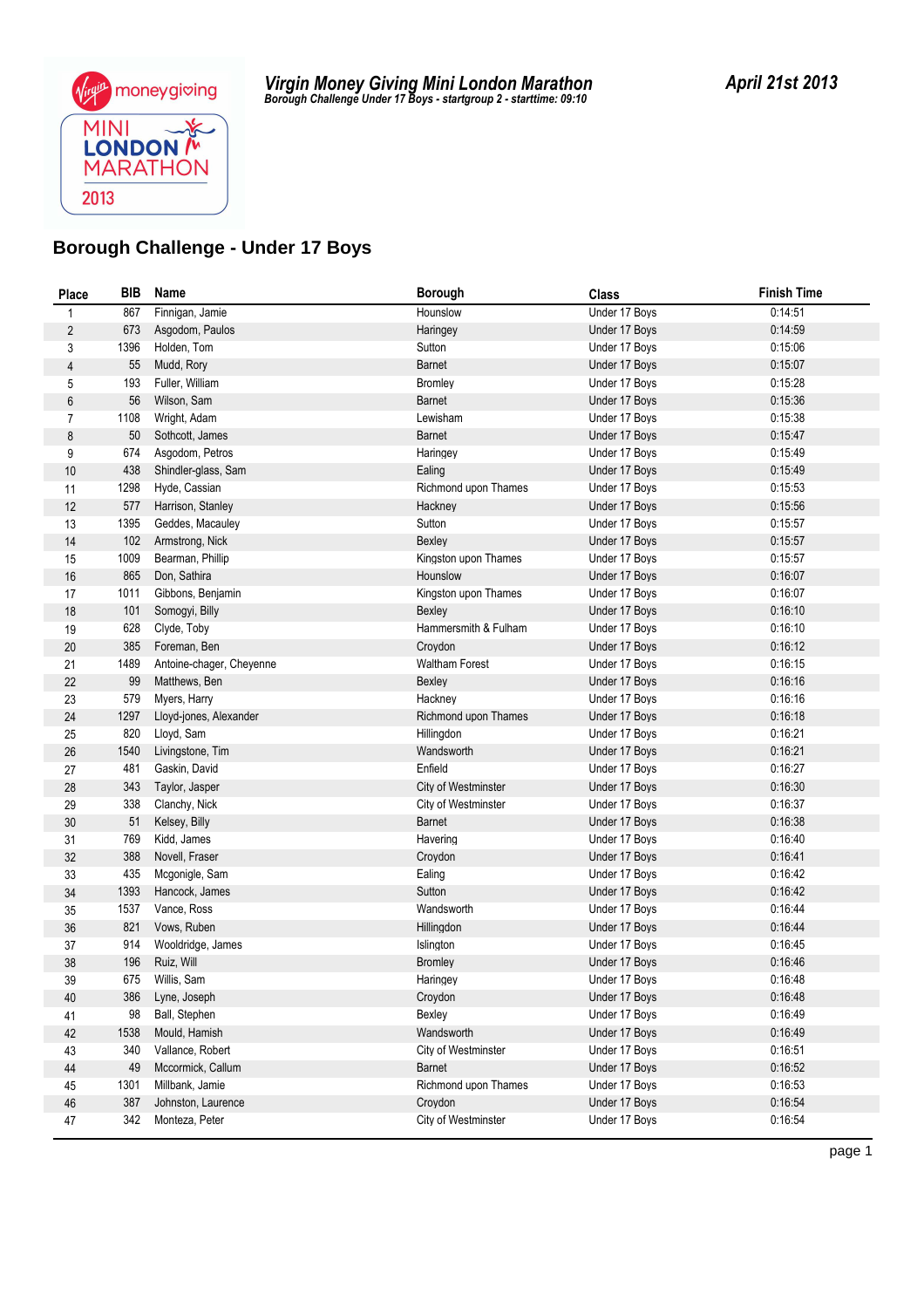

| Place  | BIB  | Name                     | Borough               | <b>Class</b>  | <b>Finish Time</b> |
|--------|------|--------------------------|-----------------------|---------------|--------------------|
| 48     | 1397 | Wood, Robert             | Sutton                | Under 17 Boys | 0:16:55            |
| 49     | 961  | Quinn, Fergus            | Kensington & Chelsea  | Under 17 Boys | 0:16:56            |
| 50     | 100  | Crawford, Joe            | Bexley                | Under 17 Boys | 0:16:57            |
| 51     | 344  | Ioannou, Andreas         | City of Westminster   | Under 17 Boys | 0:16:58            |
| 52     | 436  | Allen, Zephone           | Ealing                | Under 17 Boys | 0:17:01            |
| 53     | 97   | O'hara, Joseph           | Bexley                | Under 17 Boys | 0:17:01            |
| 54     | 1060 | Mohammed, Abdu           | Lambeth               | Under 17 Boys | 0:17:02            |
| 55     | 1249 | Hoy, George              | Redbridge             | Under 17 Boys | 0:17:07            |
| 56     | 817  | Hawkins, Lewis           | Hillingdon            | Under 17 Boys | 0:17:07            |
| 56     | 866  | Matthews, Harry          | Hounslow              | Under 17 Boys | 0:17:07            |
| 58     | 1303 | Eveson, Robert           | Richmond upon Thames  | Under 17 Bovs | 0:17:08            |
| 59     | 770  | Shade, Nick              | Havering              | Under 17 Boys | 0:17:09            |
| 60     | 529  | O'brien, Declan          | Greenwich             | Under 17 Boys | 0:17:10            |
| 61     | 1400 | Geraghty, Jacob          | Sutton                | Under 17 Boys | 0:17:15            |
| 62     | 870  | Ntibazonkiza, Ted        | Hounslow              | Under 17 Boys | 0:17:20            |
| 63     |      | Mohammed, Abdul          | Barking and Dagenham  | Under 17 Boys | 0:17:21            |
| 64     | 1394 | Hayward, Tom             | Sutton                | Under 17 Boys | 0:17:26            |
| 65     | 392  | Lucas, Patrick           | Croydon               | Under 17 Boys | 0:17:27            |
| 66     | 774  | Holland, Andrew          | Havering              | Under 17 Boys | 0:17:29            |
| 67     | 964  | Mallon, Augustin         | Kensington & Chelsea  | Under 17 Boys | 0:17:31            |
| 68     | 487  | Faulkner Mellor, George  | Enfield               | Under 17 Boys | 0:17:34            |
| 69     | 103  | Carter, Billy            | Bexley                | Under 17 Boys | 0:17:40            |
| $70\,$ | 389  | Iyer, Kartick            | Croydon               | Under 17 Boys | 0:17:40            |
| 71     | 725  | Hammond, Kai             | Harrow                | Under 17 Boys | 0:17:41            |
| 72     | 1203 | Rocha, Jonathan          | Newham                | Under 17 Boys | 0:17:41            |
| 73     | 1495 | Ruzzag, Haider           | <b>Waltham Forest</b> | Under 17 Boys | 0:17:41            |
| 74     | 482  | Argent - Bowie, Maclaine | Enfield               | Under 17 Boys | 0.17:42            |
| 75     | 965  | Feeney, Michael          | Kensington & Chelsea  | Under 17 Boys | 0:17:46            |
| 76     | 54   | Boxer, Benjamin          | <b>Barnet</b>         | Under 17 Boys | 0:17:49            |
| 77     | 1446 | Dogble, Steve            | <b>Tower Hamlets</b>  | Under 17 Boys | 0:17:49            |
| 78     | 530  | Bryant, Ben              | Greenwich             | Under 17 Boys | 0:17:53            |
| 79     | 677  | Alemayehu, Surafel       | Haringey              | Under 17 Boys | 0:17:53            |
| 80     | 676  | Lanoe, Ben               | Haringey              | Under 17 Boys | 0:17:54            |
| 81     | 678  | Katz Summercorn, Charles | Haringey              | Under 17 Boys | 0.17:54            |
| 82     | 625  | Walsh, Nial              | Hammersmith & Fulham  | Under 17 Boys | 0:17:55            |
| 83     | 199  | Perry, Nicholas          | <b>Bromley</b>        | Under 17 Boys | 0.17:55            |
| 84     | 772  | Thompson, Edward         | Havering              | Under 17 Boys | 0:17:56            |
| 85     | 1399 | Hodge, Benen             | Sutton                | Under 17 Boys | 0:17:57            |
| 86     | 1542 | Gatehouse, Jake          | Wandsworth            | Under 17 Boys | 0:18:02            |
| 87     | 1159 | Simpson, James           | Merton                | Under 17 Boys | 0.18.03            |
| 88     | 1012 | Stevens, Matthew         | Kingston upon Thames  | Under 17 Boys | 0:18:03            |
| 89     | 390  | Baker, Luke              | Croydon               | Under 17 Boys | 0:18:03            |
| $90\,$ | 339  | Ramambason, Hugo         | City of Westminster   | Under 17 Boys | 0:18:03            |
| 91     | 773  | Welsh, Joshua            | Havering              | Under 17 Boys | 0:18:06            |
| 92     | 966  | Vidal, Paul              | Kensington & Chelsea  | Under 17 Boys | 0:18:07            |
| 93     | 290  | Thorp, Max               | City of London        | Under 17 Boys | 0:18:08            |
| 94     | 724  | Heracleous, George       | Harrow                | Under 17 Boys | 0.18.09            |
|        |      |                          |                       |               |                    |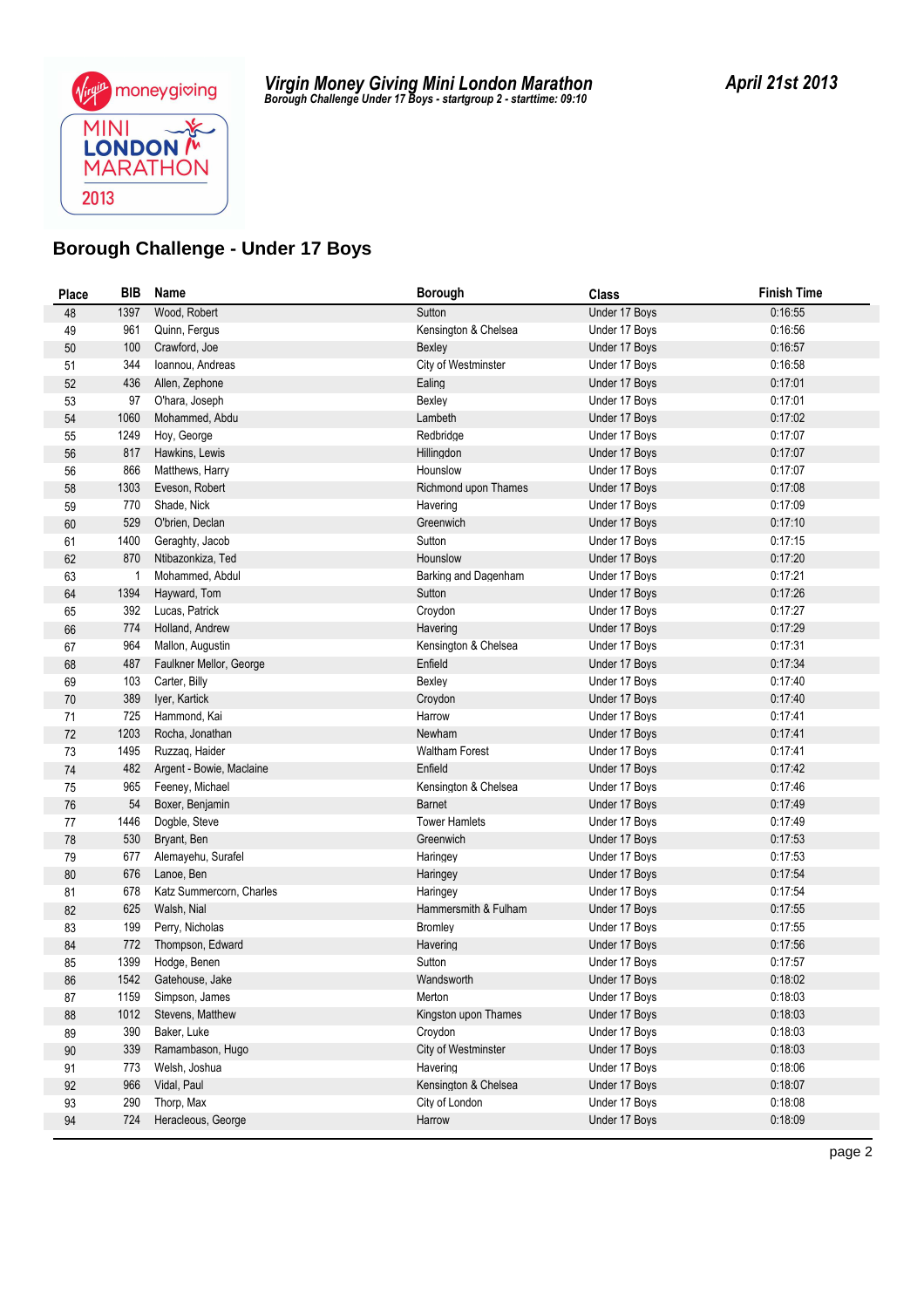

| <b>Place</b> | <b>BIB</b>  | Name                               | <b>Borough</b>                   | <b>Class</b>                   | <b>Finish Time</b> |
|--------------|-------------|------------------------------------|----------------------------------|--------------------------------|--------------------|
| 95           | 52          | Bloom, Danny                       | Barnet                           | Under 17 Boys                  | 0:18:09            |
| 96           | 1352        | Owled, Abdi                        | Southwark                        | Under 17 Boys                  | 0:18:10            |
| 97           | 1106        | Correia, Joshua                    | Lewisham                         | Under 17 Boys                  | 0:18:11            |
| 98           | 3           | Kelly, Samuel                      | Barking and Dagenham             | Under 17 Boys                  | 0:18:12            |
| 99           | 869         | Baylis, Mason                      | Hounslow                         | Under 17 Boys                  | 0:18:12            |
| 100          | 533         | Faucher, Etienne                   | Greenwich                        | Under 17 Boys                  | 0:18:15            |
| 101          | 680         | Hargreaves, Joel                   | Haringey                         | Under 17 Boys                  | 0:18:15            |
| 102          | 868         | Moore, Charles                     | Hounslow                         | Under 17 Boys                  | 0:18:18            |
| 103          | 771         | O'driscoll, Liam                   | Havering                         | Under 17 Boys                  | 0:18:18            |
| 104          | 104         | Hughes, Kieran                     | Bexley                           | Under 17 Boys                  | 0:18:18            |
| 105          | 1250        | King, Thomas                       | Redbridge                        | Under 17 Boys                  | 0:18:18            |
| 106          | 1350        | Schmandt, Louis                    | Southwark                        | Under 17 Boys                  | 0:18:18            |
| 107          | 578         | Rodrigues-roscoe, Harry            | Hackney                          | Under 17 Boys                  | 0:18:19            |
| 108          | 245         | Laing, Peter                       | Camden                           | Under 17 Boys                  | 0:18:19            |
| 109          | 198         | Benson, Gavin                      | Bromley                          | Under 17 Boys                  | 0:18:19            |
| 110          | 776         | Bell, Terry                        | Havering                         | Under 17 Boys                  | 0:18:24            |
| 111          | 721         | Hill, Jonathan                     | Harrow                           | Under 17 Boys                  | 0:18:26            |
| 112          | 243         | Springer, Gabriel                  | Camden                           | Under 17 Boys                  | 0:18:28            |
| 113          | 919         | Shannon, Billy                     | Islington                        | Under 17 Boys                  | 0:18:29            |
| 114          | 483         | Malleson, James                    | Enfield                          | Under 17 Boys                  | 0:18:29            |
| 115          | 1204        | Laoudi, Amazigh                    | Newham                           | Under 17 Boys                  | 0:18:30            |
| 116          | 819         | Lewis, Thomas                      | Hillingdon                       | Under 17 Boys                  | 0:18:32            |
| 117          | 1057        | Churchill, Harry                   | Lambeth                          | Under 17 Boys                  | 0:18:36            |
| 118          | 485         | Saunders, Ciaran                   | Enfield                          | Under 17 Boys                  | 0:18:36            |
| 119          | 1346        | Bright, Harold                     | Southwark                        | Under 17 Boys                  | 0:18:40            |
| 120          | 962         | Mcmahon, Patrick                   | Kensington & Chelsea             | Under 17 Boys                  | 0:18:41            |
| 121          | 486         | Turner, Ben                        | Enfield                          | Under 17 Boys                  | 0:18:43            |
| 122          | 822         | Solanki, Sanjiv                    | Hillingdon                       | Under 17 Boys                  | 0:18:43<br>0.18.44 |
| 123          | 1490<br>583 | Wellard-jeffs, Daniel              | <b>Waltham Forest</b><br>Hackney | Under 17 Boys<br>Under 17 Boys | 0.18.47            |
| 124          | 723         | Hayder, Abdallah<br>Mccrystal, Kit | Harrow                           | Under 17 Boys                  | 0:18:49            |
| 125<br>126   | 200         | Dowling, Joshua                    | <b>Bromley</b>                   | Under 17 Boys                  | 0:18:50            |
|              | 1300        | Witt, Federico                     | Richmond upon Thames             | Under 17 Boys                  | 0:18:52            |
| 127<br>128   | 152         | Joshi, Harshil                     | <b>Brent</b>                     | Under 17 Boys                  | 0:18:55            |
| 129          | 722         | Rowlands, Jack                     | Harrow                           | Under 17 Boys                  | 0:18:57            |
| 130          | 4           | Thomas, Jordan                     | Barking and Dagenham             | Under 17 Boys                  | 0:18:57            |
| 131          | 439         | Marriott, Louis                    | Ealing                           | Under 17 Boys                  | 0:18:58            |
| 132          | 1299        | Patterson, Connor                  | Richmond upon Thames             | Under 17 Boys                  | 0:18:58            |
| 133          | 1302        | Christian, Peter                   | Richmond upon Thames             | Under 17 Bovs                  | 0:19:04            |
| 134          | 823         | Speight, Dominic                   | Hillingdon                       | Under 17 Boys                  | 0:19:04            |
| 135          | 484         | Caldwell, Louis                    | Enfield                          | Under 17 Boys                  | 0:19:06            |
| 136          | 1010        | Williamson, Benjamin               | Kingston upon Thames             | Under 17 Boys                  | 0.19.06            |
| 137          | 1442        | Norton - Steele, Harry             | <b>Tower Hamlets</b>             | Under 17 Boys                  | 0:19:08            |
| 138          | 967         | Welsh, John                        | Kensington & Chelsea             | Under 17 Boys                  | 0:19:14            |
| 139          | 1206        | Singh, Mandeep                     | Newham                           | Under 17 Boys                  | 0:19:15            |
| 140          | 1205        | Ayanle, Abdihakim                  | Newham                           | Under 17 Boys                  | 0:19:16            |
| 141          | 1398        | Mtunzi, Khaya                      | Sutton                           | Under 17 Boys                  | 0:19:17            |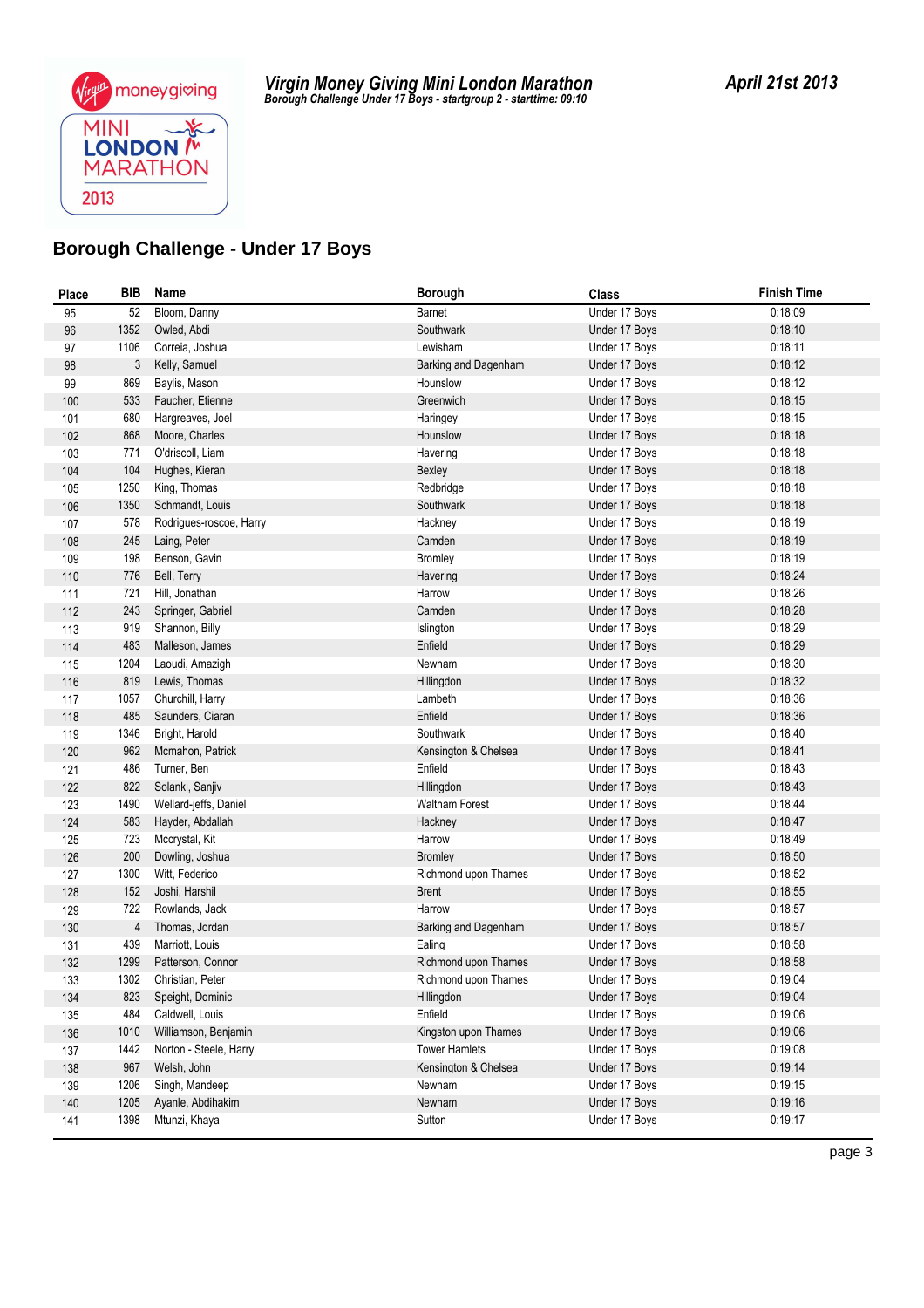

| <b>Place</b> | <b>BIB</b>     | Name                                             | <b>Borough</b>            | <b>Class</b>                   | <b>Finish Time</b> |
|--------------|----------------|--------------------------------------------------|---------------------------|--------------------------------|--------------------|
| 142          | 149            | Niv-burrell, Tom                                 | <b>Brent</b>              | Under 17 Boys                  | 0:19:20            |
| 143          | 1252           | Mullings, Liam                                   | Redbridge                 | Under 17 Boys                  | 0:19:21            |
| 144          | 531            | Samuel, Liam                                     | Greenwich                 | Under 17 Boys                  | 0:19:22            |
| 145          | 1348           | Pettem, James                                    | Southwark                 | Under 17 Boys                  | 0:19:22            |
| 146          | 963            | Martyrossian, Ralf                               | Kensington & Chelsea      | Under 17 Boys                  | 0:19:23            |
| 147          | 775            | Duffey, Nick                                     | Havering                  | Under 17 Boys                  | 0:19:25            |
| 148          | $\overline{2}$ | Rimell, Jed                                      | Barking and Dagenham      | Under 17 Boys                  | 0:19:26            |
| 149          | 1201           | Miah, Nahim                                      | Newham                    | Under 17 Boys                  | 0:19:27            |
| 150          | 1441           | Evans - Harvey, Keane                            | <b>Tower Hamlets</b>      | Under 17 Boys                  | 0:19:29            |
| 151          | 1351           | Kalambayi, Joel                                  | Southwark                 | Under 17 Boys                  | 0:19:32            |
| 152          | 1208           | Kelmendi, Alfred                                 | Newham                    | Under 17 Boys                  | 0:19:33            |
| 153          | 194            | Gosnell, Jamie                                   | <b>Bromley</b>            | Under 17 Boys                  | 0.19:33            |
| 154          | 146            | Alexander-abt, James                             | <b>Brent</b>              | Under 17 Boys                  | 0:19:34            |
| 155          | 1304           | Bray, Sebastian                                  | Richmond upon Thames      | Under 17 Boys                  | 0.19.45            |
| 156          | 1254           | Iqbal, Hasnain                                   | Redbridge                 | Under 17 Boys                  | 0:19:47            |
| 157          | 1492           | Kelly, Andrew                                    | <b>Waltham Forest</b>     | Under 17 Boys                  | 0:19:48            |
| 158          | 241            | Mathews, Jesse                                   | Camden                    | Under 17 Boys                  | 0:19:49            |
| 159          | 53             | Rosenfield, Alex                                 | Barnet                    | Under 17 Boys                  | 0:19:51            |
| 160          | 627            | Edge, Tom                                        | Hammersmith & Fulham      | Under 17 Boys                  | 0:19:52            |
| 161          | 1444           | Vinayagamoorthy, Lathursan                       | <b>Tower Hamlets</b>      | Under 17 Boys                  | 0:19:58            |
| 162          | 293            | Green, Alfie                                     | City of London            | Under 17 Boys                  | 0:19:58            |
| 163          | 1491           | Chrisostomou, Alexander                          | <b>Waltham Forest</b>     | Under 17 Boys                  | 0:20:03            |
| 164          | 1061           | Lyness, Daniel                                   | Lambeth                   | Under 17 Boys                  | 0:20:06            |
| 165          | 872            | Traynor, Lewis                                   | Hounslow                  | Under 17 Boys                  | 0:20:11            |
| 166          | 968            | Gawthope, Alexander                              | Kensington & Chelsea      | Under 17 Boys                  | 0:20:13            |
| 167          | 147            | Boye, Theo                                       | Brent                     | Under 17 Boys                  | 0:20:15            |
| 168          | 915            | Taylor, Joe                                      | Islington                 | Under 17 Boys                  | 0:20:16            |
| 169          | 1443           | Shereh, Abdi                                     | <b>Tower Hamlets</b>      | Under 17 Boys                  | 0:20:17            |
| 170          | 1251           | Virdee, Harpreet                                 | Redbridge                 | Under 17 Boys                  | 0:20:19            |
| 171          | 1253           | Mer, Ameer                                       | Redbridge                 | Under 17 Boys                  | 0:20:22            |
| 172          | 913            | Jones, Hugo                                      | Islington                 | Under 17 Boys                  | 0:20:22            |
| 173          | 1447           | Saunders, Nathan                                 | <b>Tower Hamlets</b>      | Under 17 Boys                  | 0:20:26            |
| 174          | 626            | Mazzelli, Yousef                                 | Hammersmith & Fulham      | Under 17 Boys                  | 0:20:27            |
| 175          | 8              | Ekemete, Lee                                     | Barking and Dagenham      | Under 17 Boys                  | 0:20:32            |
| 176          | 247            | Kurdziel, Kamil                                  | Camden                    | Under 17 Boys<br>Under 17 Boys | 0:20:32            |
| 177          | 1345           | Doukrou, Jean                                    | Southwark                 |                                | 0:20:39<br>0:20:47 |
| 178          | 1058<br>292    | Mcintosh, Fraser<br>Raine, Ben                   | Lambeth<br>City of London | Under 17 Boys<br>Under 17 Boys | 0:20:47            |
| 179          |                |                                                  |                           |                                |                    |
| 180          | 1107           | Harvey-crowe, Jonah<br>Eldred - Dutton, Fryderyk | Lewisham<br>Hackney       | Under 17 Boys<br>Under 17 Boys | 0:20:47<br>0:20:48 |
| 181          | 581<br>488     | Sampson, Nathaniel                               | Enfield                   | Under 17 Boys                  | 0:20:49            |
| 182          | 871            | Hansla, Roshan                                   | Hounslow                  | Under 17 Boys                  | 0:20:52            |
| 183<br>184   | 1544           | Luxa, Sam                                        | Wandsworth                | Under 17 Boys                  | 0:20:53            |
| 185          | 391            | Forrester, Dan                                   | Croydon                   | Under 17 Boys                  | 0:20:53            |
| 186          | 242            | Lavin, Daniel                                    | Camden                    | Under 17 Boys                  | 0:20:59            |
| 187          | 148            | Barnett, Gabriel                                 | <b>Brent</b>              | Under 17 Boys                  | 0:21:04            |
| 188          | 532            | Lyons, Oliver                                    | Greenwich                 | Under 17 Boys                  | 0:21:13            |
|              |                |                                                  |                           |                                |                    |